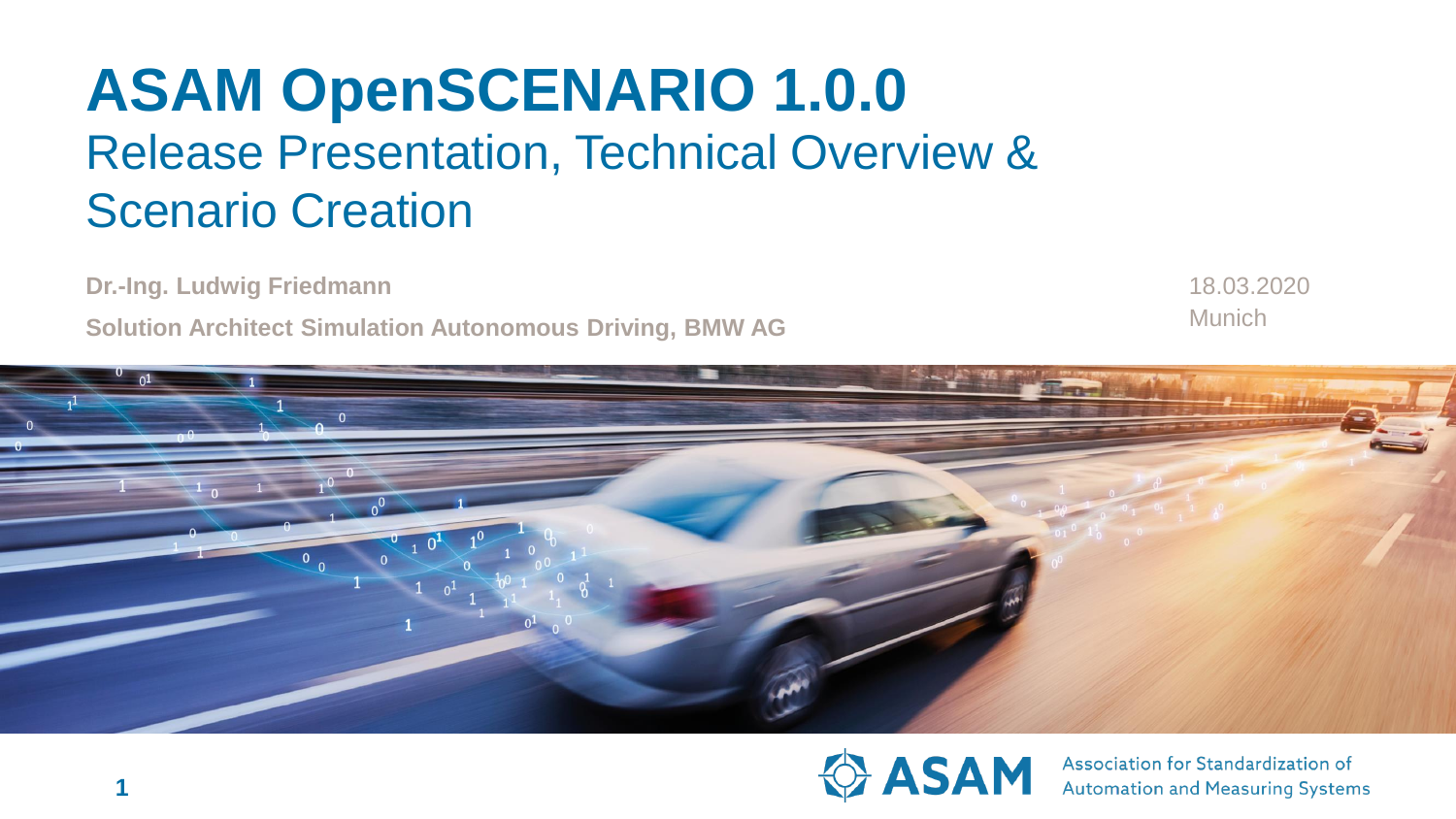### **Release Presentation**

| 1                       | <b>Introduction</b>                |
|-------------------------|------------------------------------|
| $\overline{2}$          | <b>Motivation</b>                  |
| $\overline{3}$          | <b>New Features</b>                |
| $\overline{\mathbf{4}}$ | <b>Other Changes</b>               |
| 5                       | <b>Backward-Compatibility</b>      |
| 6                       | <b>Relation to Other Standards</b> |
| $\overline{7}$          | <b>Deliverables</b>                |
| 8                       | <b>Outlook</b>                     |

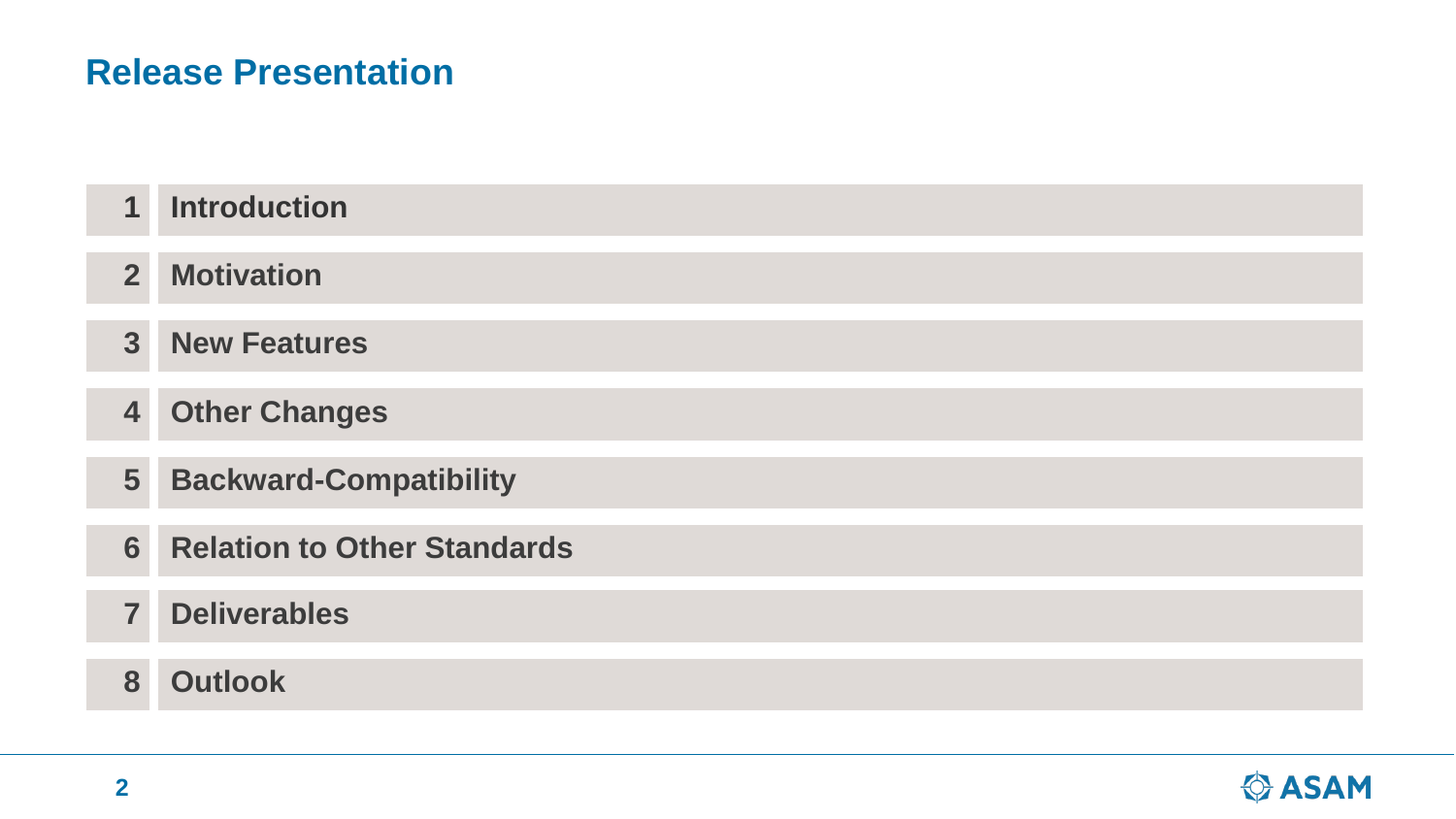### **Introduction**

OpenSCENARIO is used in driving simulation and in virtual development, test and validation of driving assistance functions, automated and autonomous driving.

Within these use cases, OpenSCENARIO describes the dynamic content of the world, i.e. the entities acting on or interacting with the road network. OpenSCENARIO does not describe the road network, road infrastructure or road surface.

OpenSCENARIO was transferred to ASAM by an industry consortium in late 2018. It evolved to the ASAM standard OpenSCENARIO 1.0.0 within the ASAM OpenSCENARIO Transfer project.

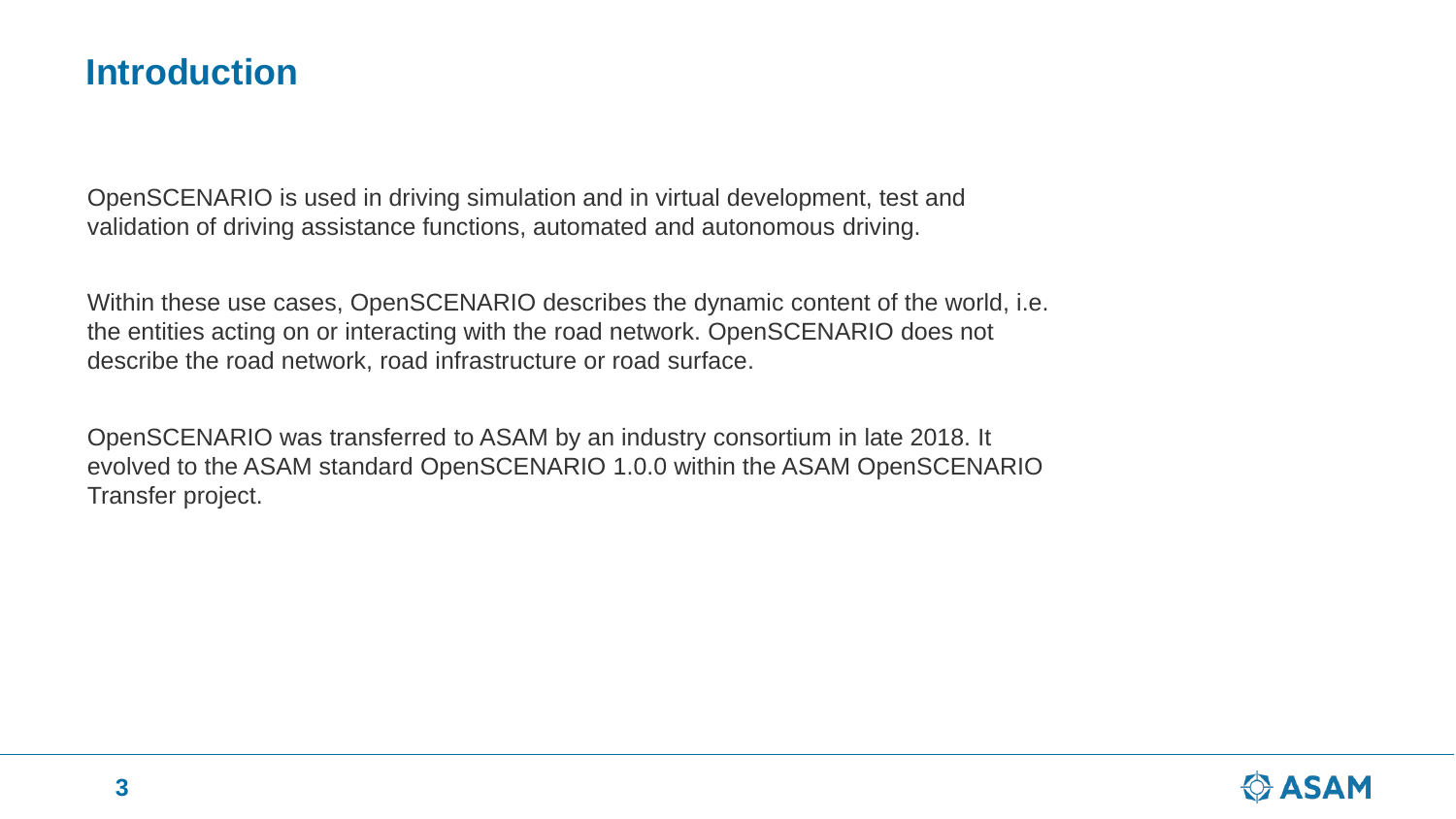### **Motivation**

Scenarios are essential for testing, validating and certifying the safety of driver assistance systems and autonomous driving cars. The industry, certification agencies and government authorities jointly work on the definition of scenario databases, which can be used to test and validate the safe operation of such systems.

OpenSCENARIO supports this endeavor by enabling the exchange and usability of scenarios in various simulation applications. With the help of this standardization effort, large numbers of critical situations can be run across various simulators. Thus, compared to road testing in real traffic, the amount of driven test kilometers in field tests can be significantly reduced.

The overall goal of ASAM OpenSCENARIO 1.0.0 was to create a standardized scenario description format which provides a quality- and completeness-level that is expected from a public standard and from ASAM members.

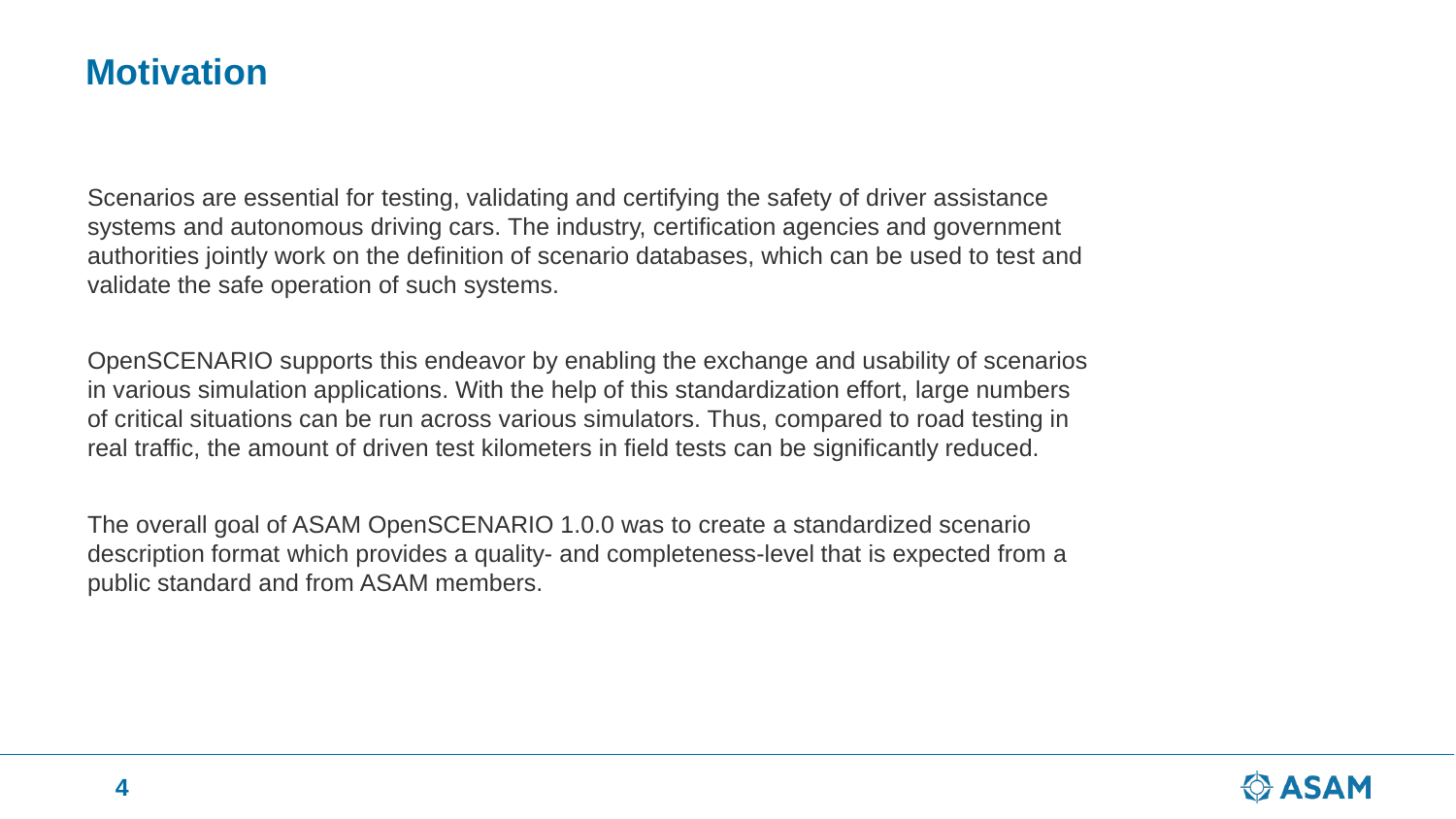### **New Features**

#### **Creation of a Data Model and Derived Schema Files**

- UML Data Model
- XML Schema Files

#### **Creation of Specification Documents**

- Specification Programmers Reference Guide
- Specification User Guide

#### **Creation of Comprehensive Examples, Evaluation of Deficits and Potential Improvements**

- 9 Examples
- 44 Bugzilla Items

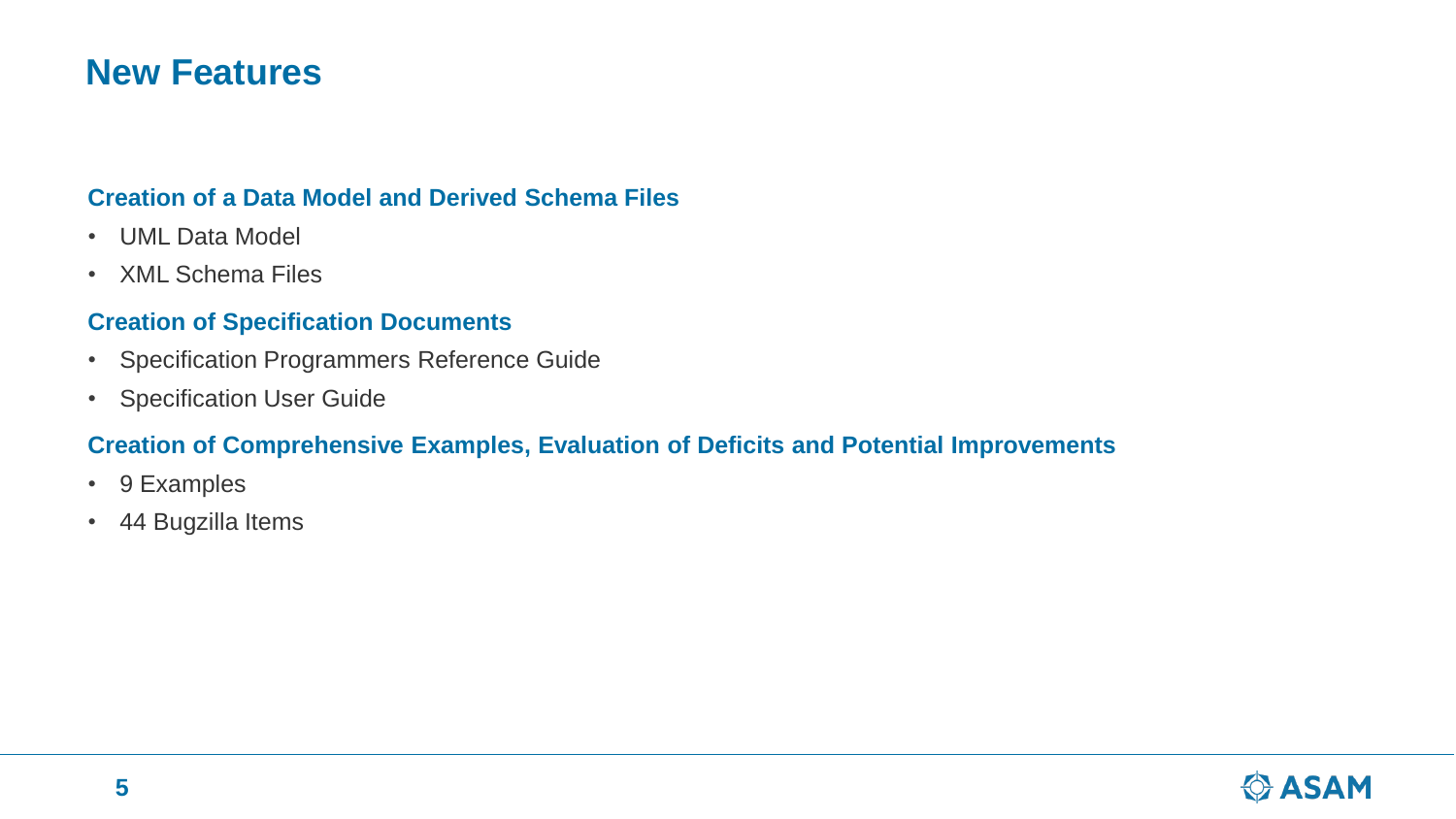# **Other Changes**

#### **Clarification and Technical Improvement**

- Coordinate Systems
- Storyboarding and StoryboardElements (state machine, transitions and runtime behavior)
- Parameters and Catalogs
- Triggers, Conditions and ConditionEdges
- TrafficActions
	- TrafficSinkAction
	- TrafficSourceAction
	- TrafficSwarmAction
- RoutingActions
	- AssignRouteAction
	- FollowTrajectoryAction
	- FollowRouteAction
- SynchronizeAction
- Routes and Trajectories

 $\bullet$  ……

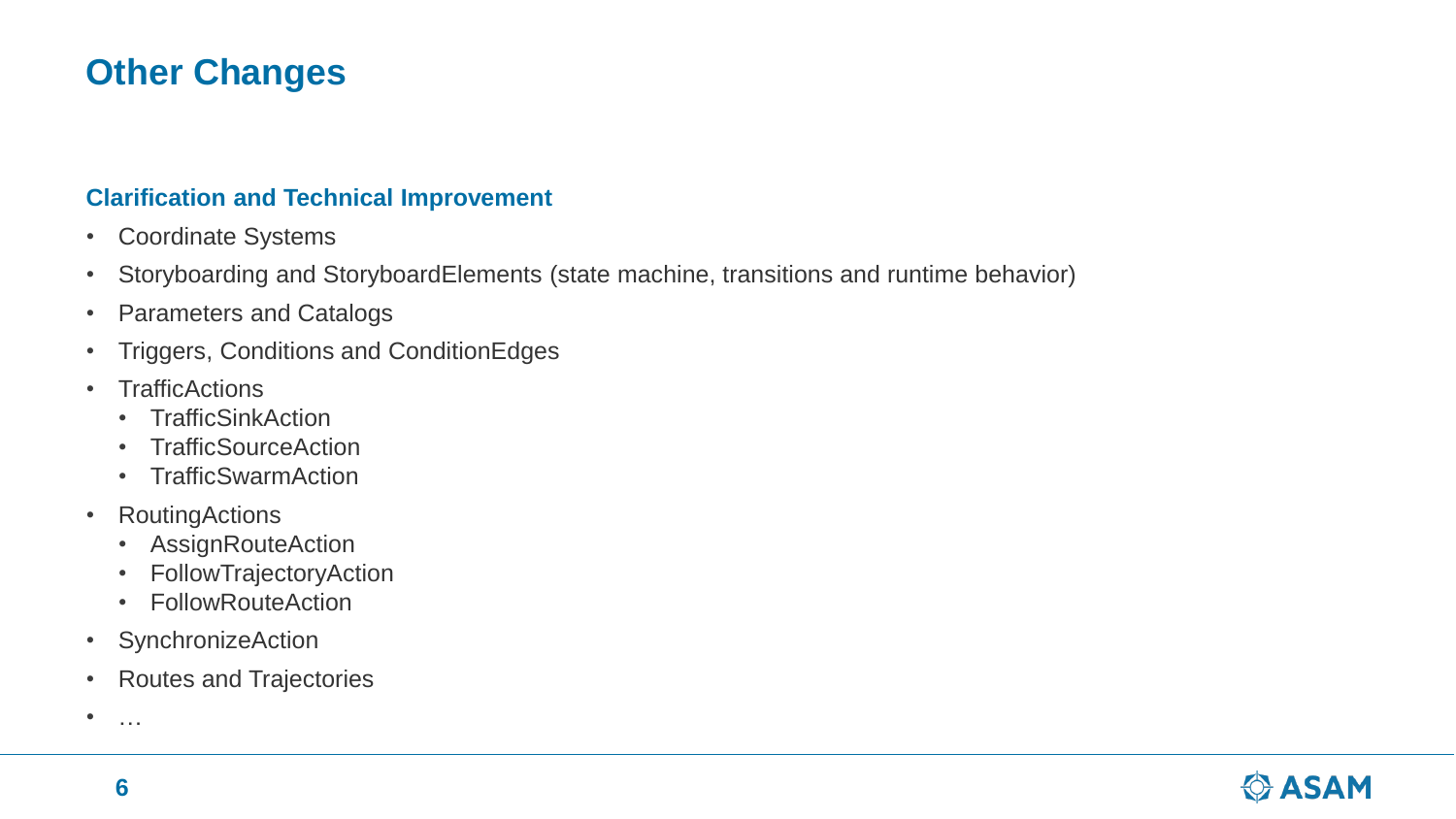# **Backward Compatibility**

ASAM OpenSCENARIO 1.0.0 and the predecessor version 0.9.1 differ in terms of semantics, naming and structure. As consequence, version 1.0.0 cannot provide backward compatibility to version 0.9.1.

Instead, OpenSCENARIO 1.0.0 provides an XSLT migration script to transform valid files of the earlier version 0.9.1 into valid OpenSCENARIO 1.0.0 files. Within this script, each element of the 0.9.1 version has a template that transforms and reshapes the element to OpenSCENARIO 1.0.0.

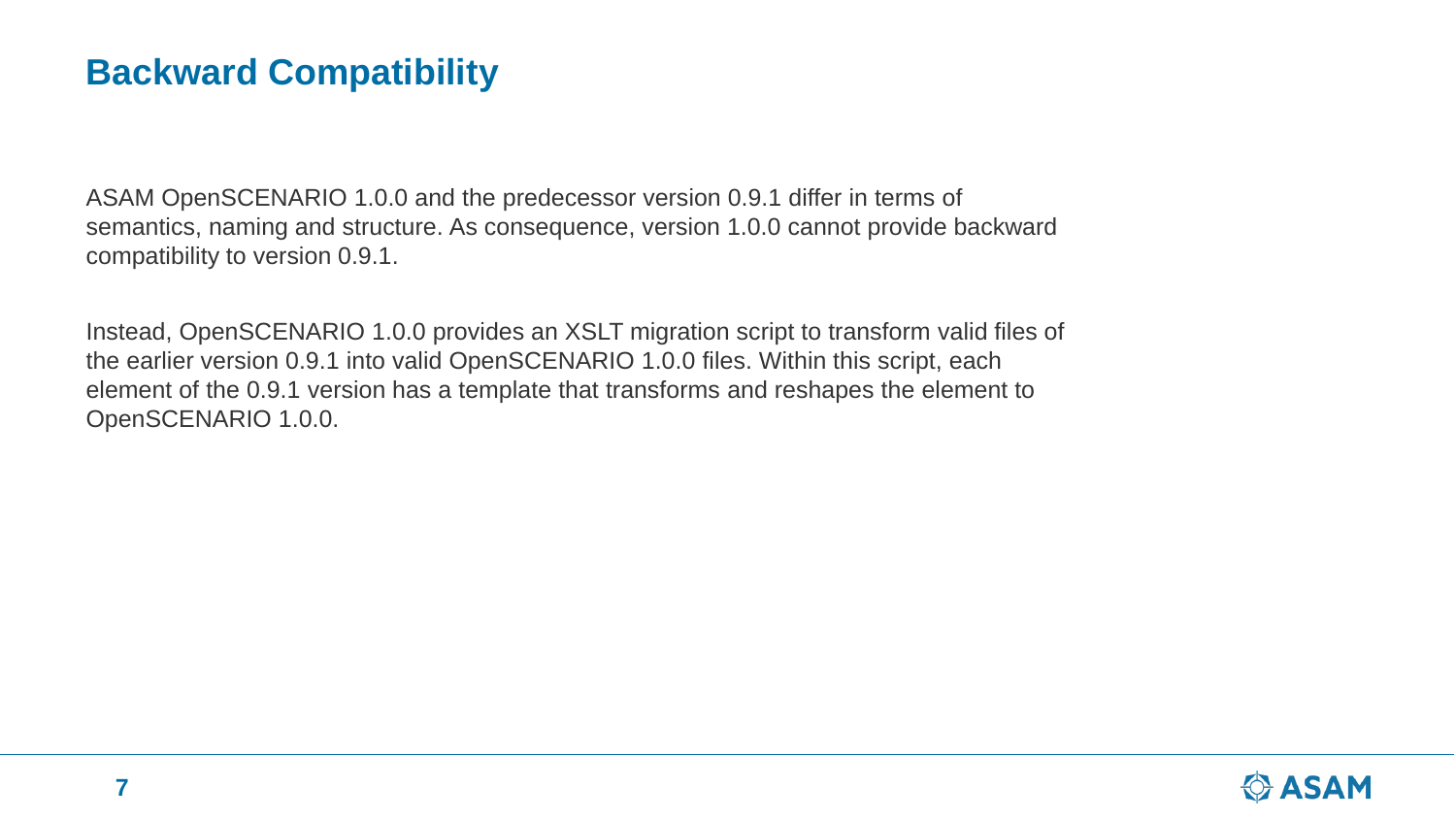## **Relation to Other Standards**

#### **ASAM OpenDRIVE**

In order to use semantic road network information within ASAM OpenSCENARIO, the road network description ASAM OpenDRIVE can be referenced.

#### **ASAM OpenCRG**

Road surface profiles defined by OpenCRG can be referenced from the before mentioned OpenDRIVE road network description and thus complement the two other standards.

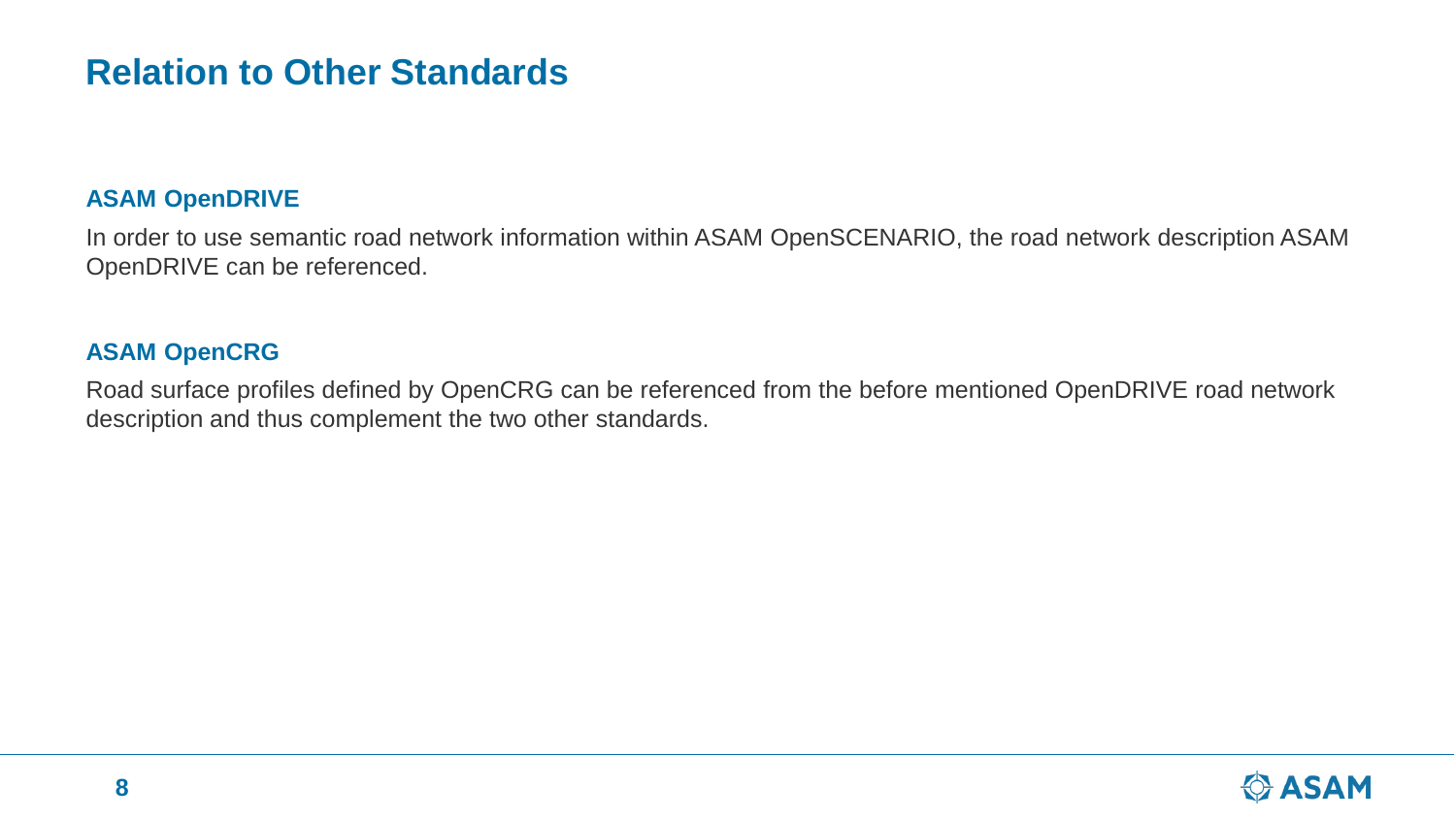### **Deliverables**

#### **Documents**

- Specification Programmers Reference Guide
- Specification User Guide

#### **Data Model and Supplementary Files**

- UML Data Model
- UML Modeling Rules
- HTML Documentation
- XML Schema File
- Examples
- Migration Script  $(0.9.1 \rightarrow 1.0.0)$
- List of Analyzed Deficits and Proposed Improvements

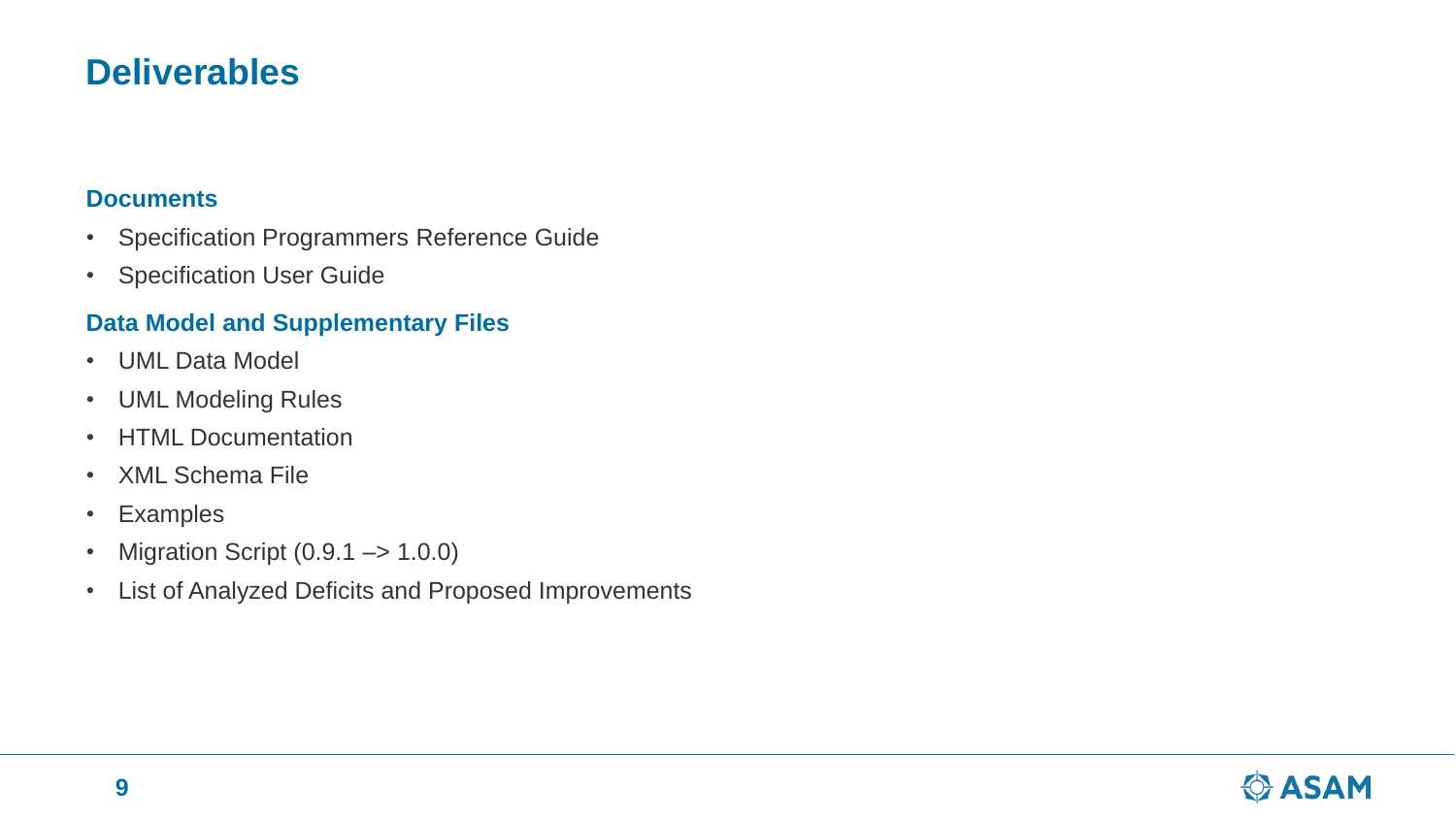# **Outlook**

**The Proposal Workshop for a follow-up "ASAM OpenSCENARIO 1.x" project will take place on March 25th** [\(https://www.asam.net/project-detail/asam-openscenario-v1x/](https://www.asam.net/project-detail/asam-openscenario-v1x/)).



Goals of the ASAM OpenSCENARIO 1.x project:

- Completion of tasks that could not be completed within ASAM OpenSCENARIO 1.0.0
- Support for users and implementers of OpenSCENARIO 1.0.0 and 1.x
- Close collaboration with proposed ASAM OpenSCENARIO 2.0 project

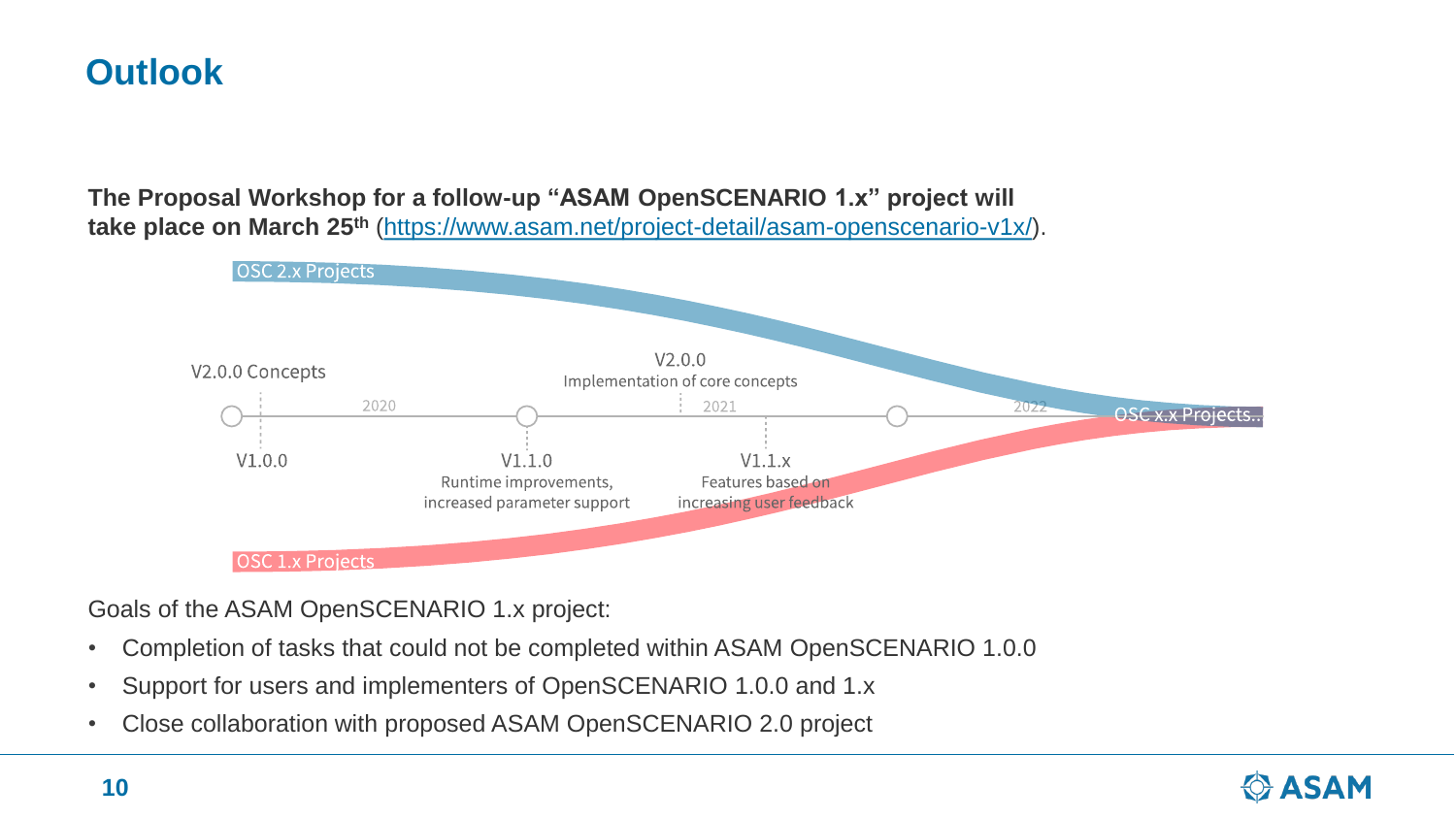# **ASAM OpenSCENARIO 1.0.0** Technical Overview



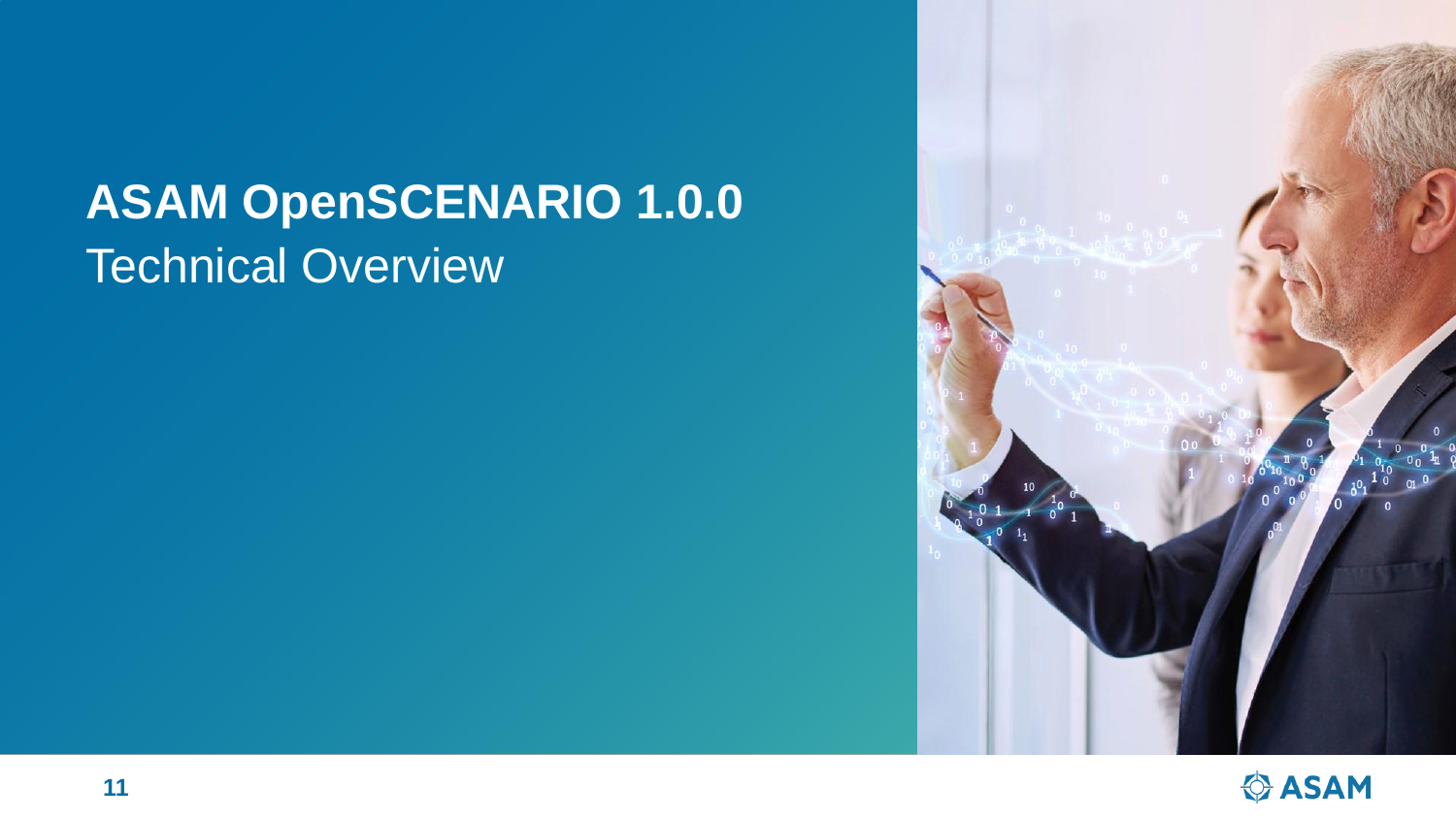# **Technical Overview**

| 1                       | <b>Fundamental Concepts</b>        | 9               | <b>Private Actions</b>    |
|-------------------------|------------------------------------|-----------------|---------------------------|
| 2 <sup>1</sup>          | <b>Road Networks and 3D Models</b> | 10 <sup>1</sup> | <b>Controllers</b>        |
| 3                       | <b>Coordinate System Types</b>     | 11              | <b>Routes</b>             |
| 4                       | <b>Coordinate Systems</b>          | 12 <sub>1</sub> | <b>Trajectories</b>       |
| 5                       | <b>Entities</b>                    | 13 <sup>1</sup> | <b>Traffic Simulation</b> |
| 6                       | <b>Storyboard</b>                  |                 |                           |
| $\overline{\mathbf{7}}$ | <b>Actions</b>                     |                 |                           |
| 8                       | <b>Global Actions</b>              |                 |                           |

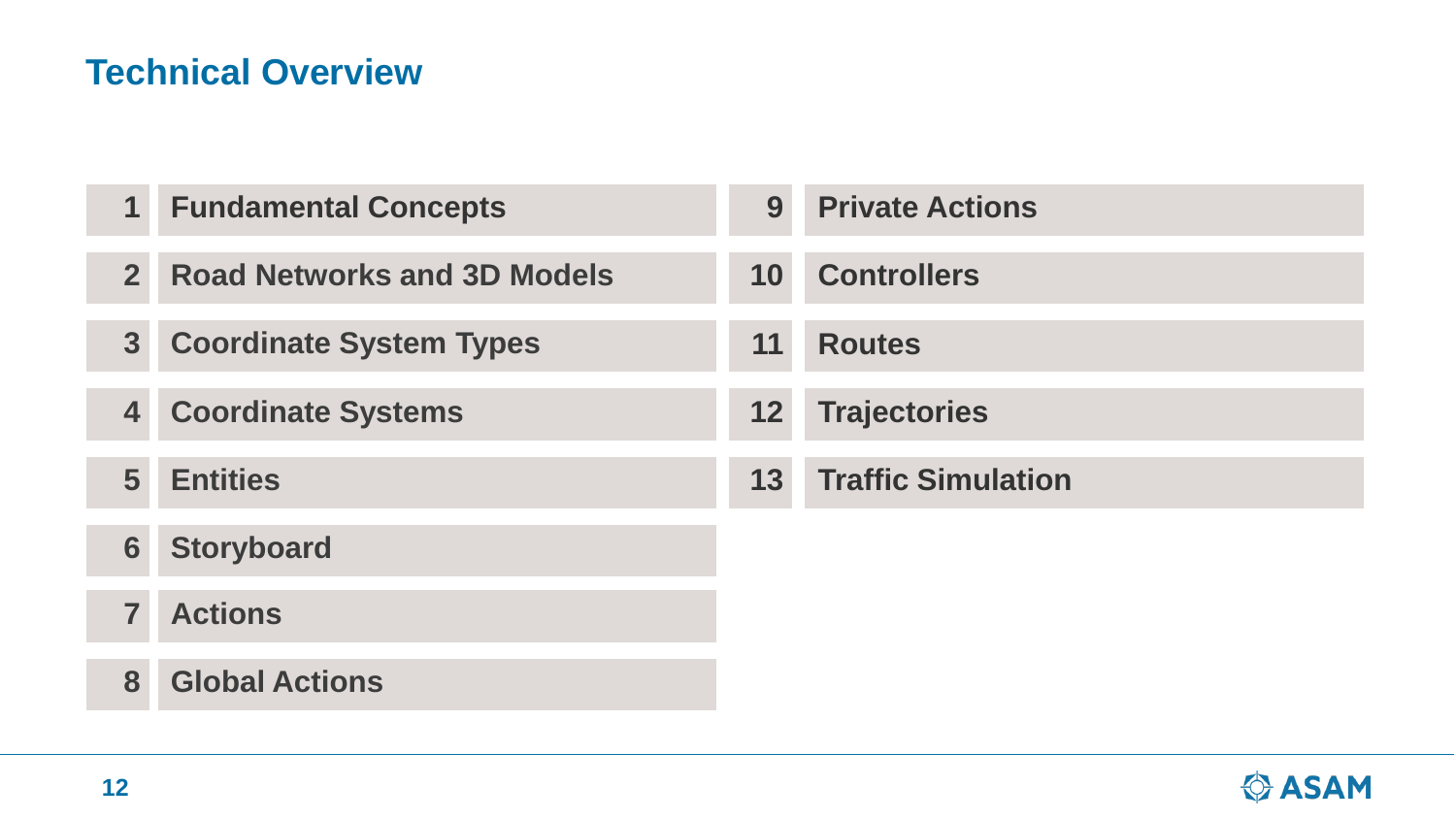# **Fundamental Concepts**

- **1. Road Network** is populated by **Entities** (Vehicles, Pedestrians and MiscObjects, interaction defined by the Storyboard).
- **2. Storyboard** contains at least one **Story** (structuring Acts, ManeuverGroups, Maneuvers, Events and Actions)
- **3. Actions** are triggered by **Conditions** in **Triggers** (Triggers also start Acts and Events or stop Acts and the Storyboard)
- **4. Catalogs** and **Parameters** allow re-use of Scenario elements

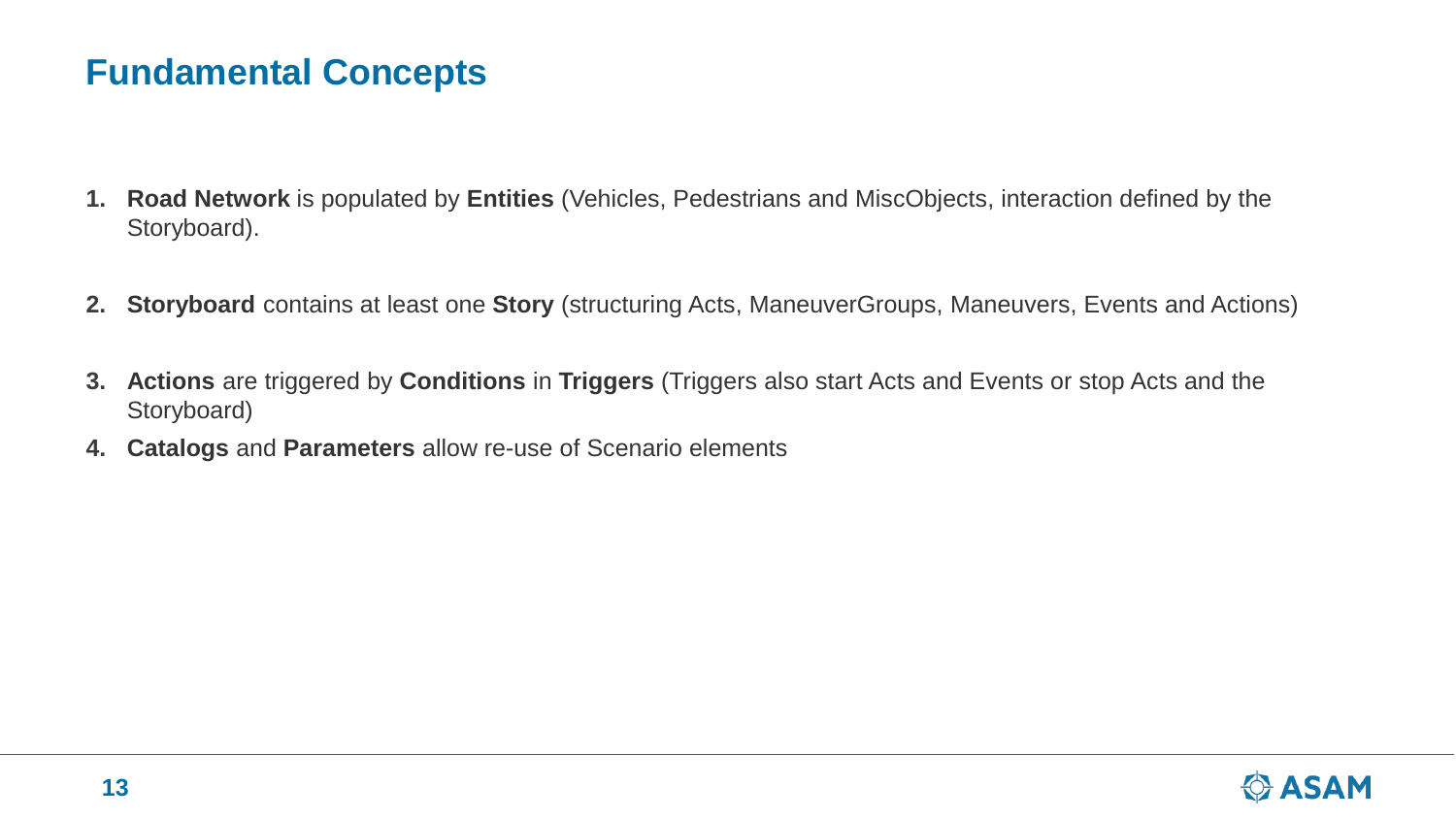# **Road Networks and 3D Models**

OpenSCENARIO uses a **reference** to the logical **RoadNetwork** description (e.g. an OpenDRIVE file) to describe the behavior of road users.

OpenSCENARIO references **RoadNetwork items** using the names allocated by their own file format (e.g. to locate and position Entities, apply dynamic behavior to road infrastructure).

Examples for RoadNetwork items referenced by OpenSCENARIO are:

- Individual road
- Lane within a road
- Traffic signal
- Traffic signal controller

**3D models** can be referenced by the RoadNetwork for geometric and visual representation of the environment. 3D models for Entities may be referenced by the simulator based on Entity naming.



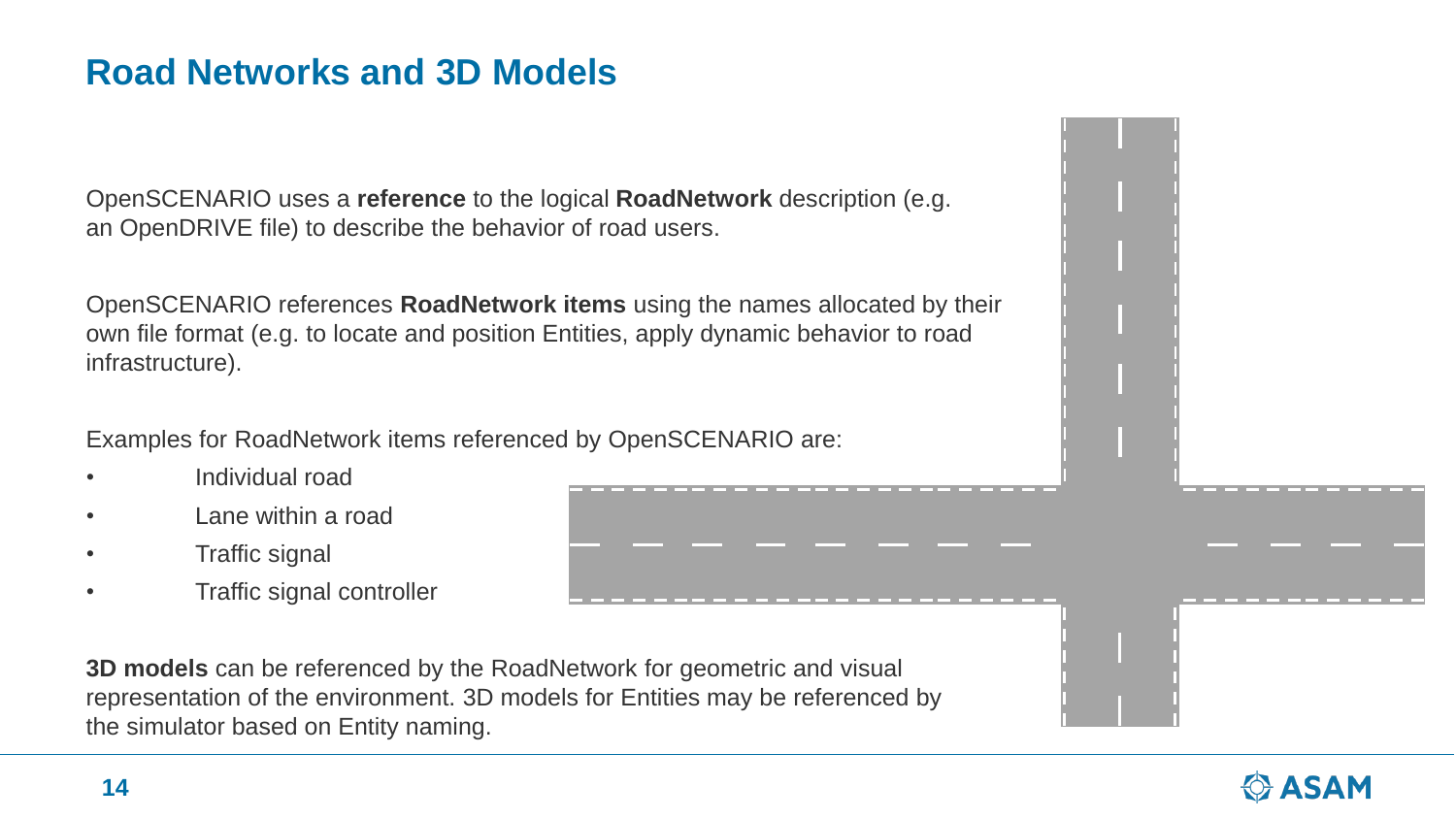# **Coordinate System Types**

In OpenSCENARIO, two coordinate system types are used:

• Right handed **Cartesian coordinate systems**, compliant with ISO 8855:2011 definition. Orientation is expressed by heading(yaw)-pitch-roll sequence.



• Right handed, **road based coordinate systems** defined by coordinate axes associated with the reference line of the road (s-axis) and the direction orthogonal to it (t-axis).



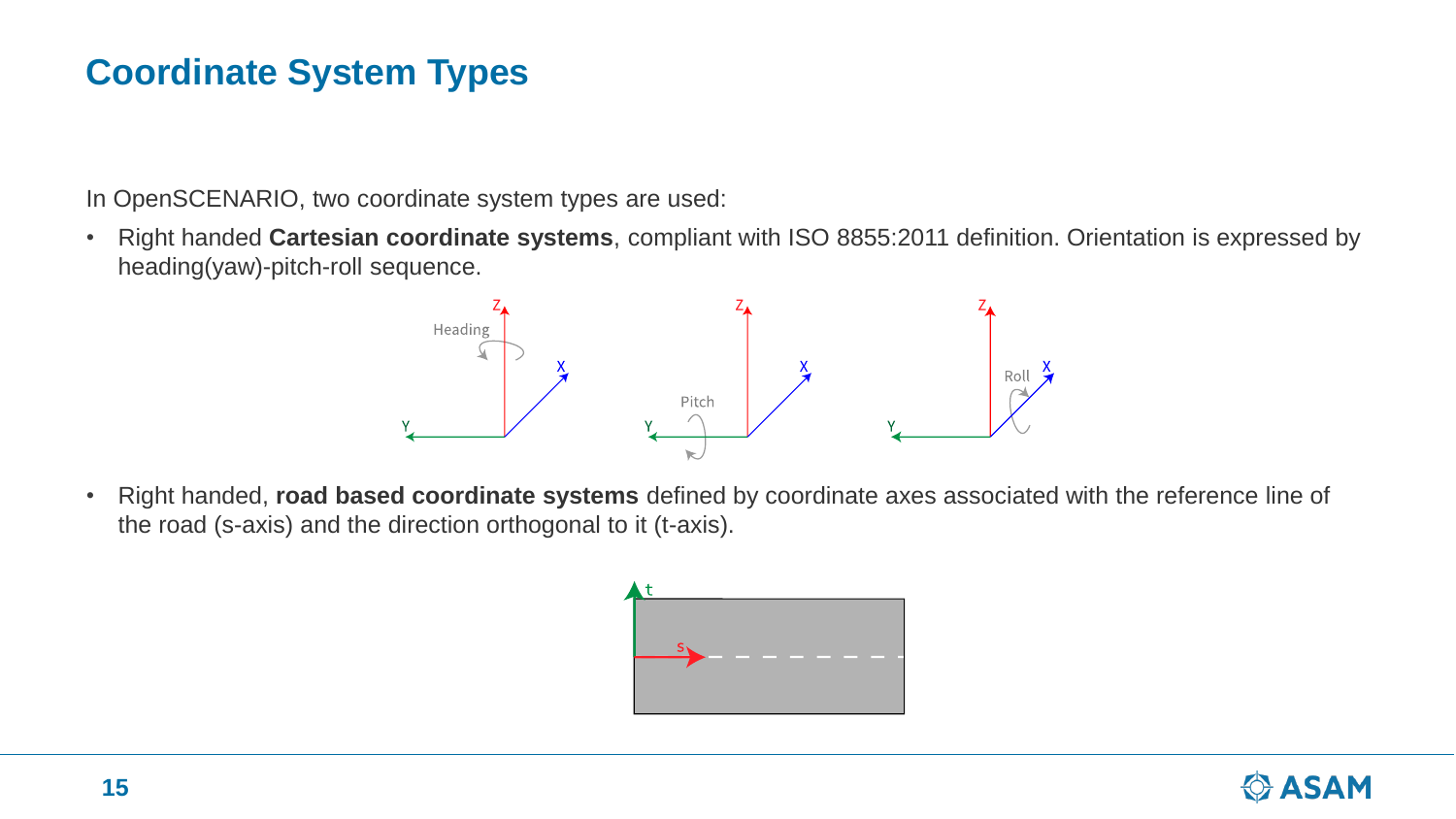# **Coordinate Systems and Positioning/Localization**

#### **Coordinate Systems**

The afore mentioned coordinate system types are referenced to create the following coordinate systems

- World coordinate system  $(X_w, Y_w, Z_w)$
- Road coordinate system (s, t)
- Vehicle coordinate system (Xv, Yv, Zv)
- Pedestrian / MiscObject coordinate system  $(X_{p/m}, Y_{p/m}, Z_{p/m})$

#### **Positioning/Localization**

OpenSCENARIO provides various ways to position or localize Entities:

- Absolute/relative in the World coordinate system
- Relative to another Entity
- Absolute/relative in the Road coordinate system
- Absolute/relative in the Lane coordinate system
- **Relative to a Route**



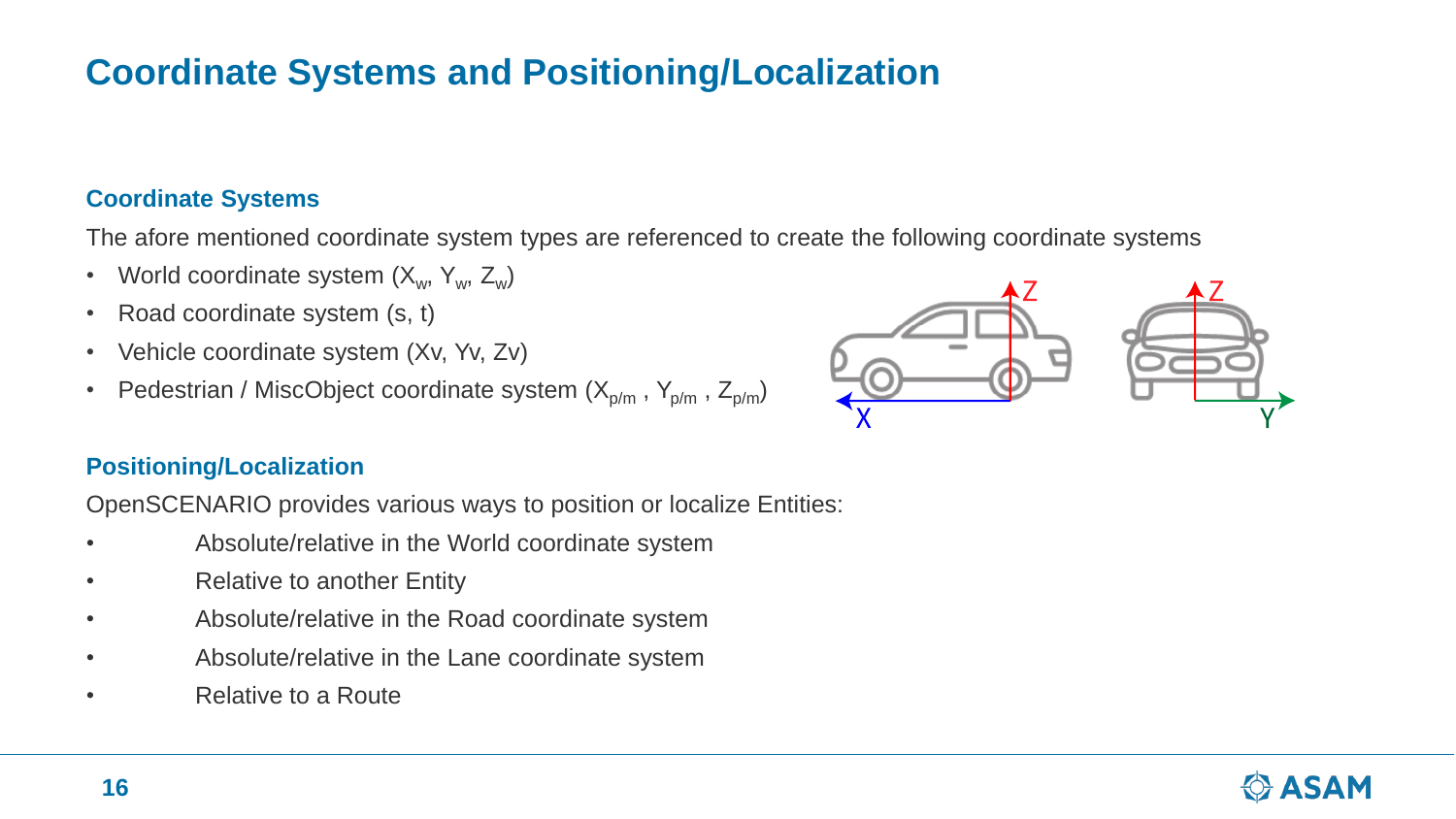### **Entities**

Entities are **objects** within a scenario that can (but do not have to) **change their location dynamically** over time.

Entities can be **Vehicles**, **Pedestrians** or **MiscObjects**:

- Obstacle
- Pole
- Tree
- Vegetation
- Barrier
- $\bullet$  ……

**Actions** can change the state of an Entity, e.g. its position, speed, or Controller (user defined or default).

The state of an Entity can be queried to **trigger an Action**.

**EntitySelections** are used to reference groups of Entities.



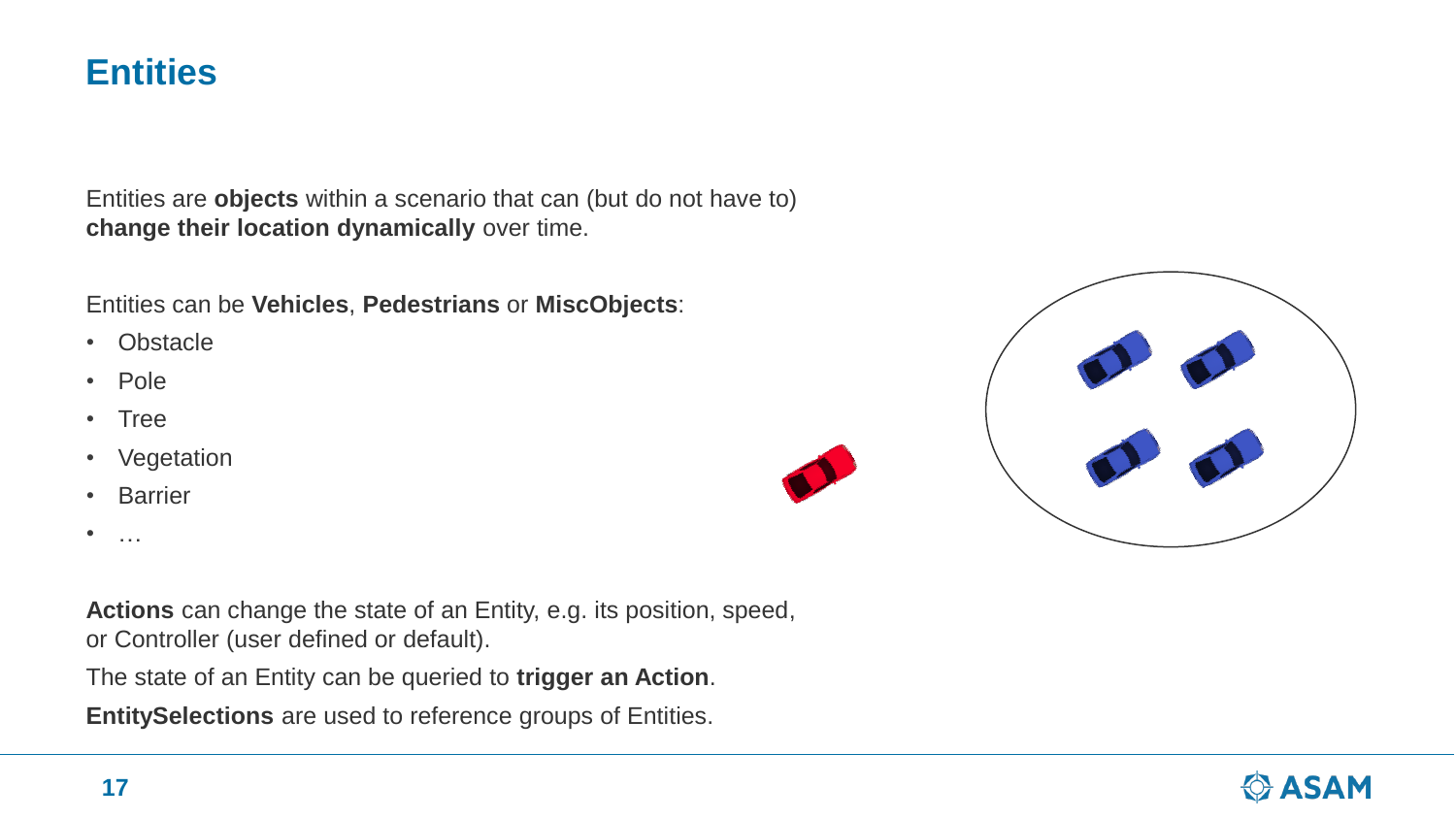# **Storyboard**

The Storyboard is structuring the scenario as a storybook for the dynamic content of the virtual world:

- **Init** is used as initialization phase to set initial conditions of the scenario.
- **Stories** allow grouping aspects into a higher-level hierarchy to provide structure in large scenarios.
- Stories contain **Acts** that define conditional groups of Actions.
- Triggers (i.e. **startTriggers** and **stopTriggers**) control the execution of Acts.
- **ManeuverGroups** are assigning Entities as Actors to Maneuvers.
- **Maneuvers** are containers for Events that share a common scope.
- **Events** control the simulated world or corresponding Entities. This is achieved through triggering **Actions**, given user-defined **Conditions**.

| Init                                                                                                                                                    |  |  |  |  |
|---------------------------------------------------------------------------------------------------------------------------------------------------------|--|--|--|--|
| Set up the scenario                                                                                                                                     |  |  |  |  |
| InitActions<br>GlobalAction<br>UserDefinedAction (0+)<br>Private $(0+)$<br>e.g. change simulator settings<br>e.g. position a vehicle<br>$(0+)$          |  |  |  |  |
| Story $(1+)$                                                                                                                                            |  |  |  |  |
| An independent section of a scenario                                                                                                                    |  |  |  |  |
| $Act(1+)$<br>Define a conditional group of actions                                                                                                      |  |  |  |  |
| StopTrigger (optional)<br>StartTrigger<br>Condition for act to start<br>Condition for act to stop                                                       |  |  |  |  |
| ManeuverGroup (1+)<br>Who is doing what? Link Actors to Maneuver                                                                                        |  |  |  |  |
| Actors<br>Which entities are affected?<br>EntityRef (0+)                                                                                                |  |  |  |  |
| CatalogReference (0+)<br>Import reusable content                                                                                                        |  |  |  |  |
| Maneuver (0+)<br>Group a collection of events                                                                                                           |  |  |  |  |
| Event $(1+)$<br>Apply starting conditions to actions                                                                                                    |  |  |  |  |
| StartTrigger                                                                                                                                            |  |  |  |  |
| Action (1+)                                                                                                                                             |  |  |  |  |
| GlobalAction (xor)<br>PrivateAction (xor)<br>UserDefinedAction (XOI)<br>e.g. change weather<br>e.g. change simulator<br>e.g. move a vehicle<br>settings |  |  |  |  |
|                                                                                                                                                         |  |  |  |  |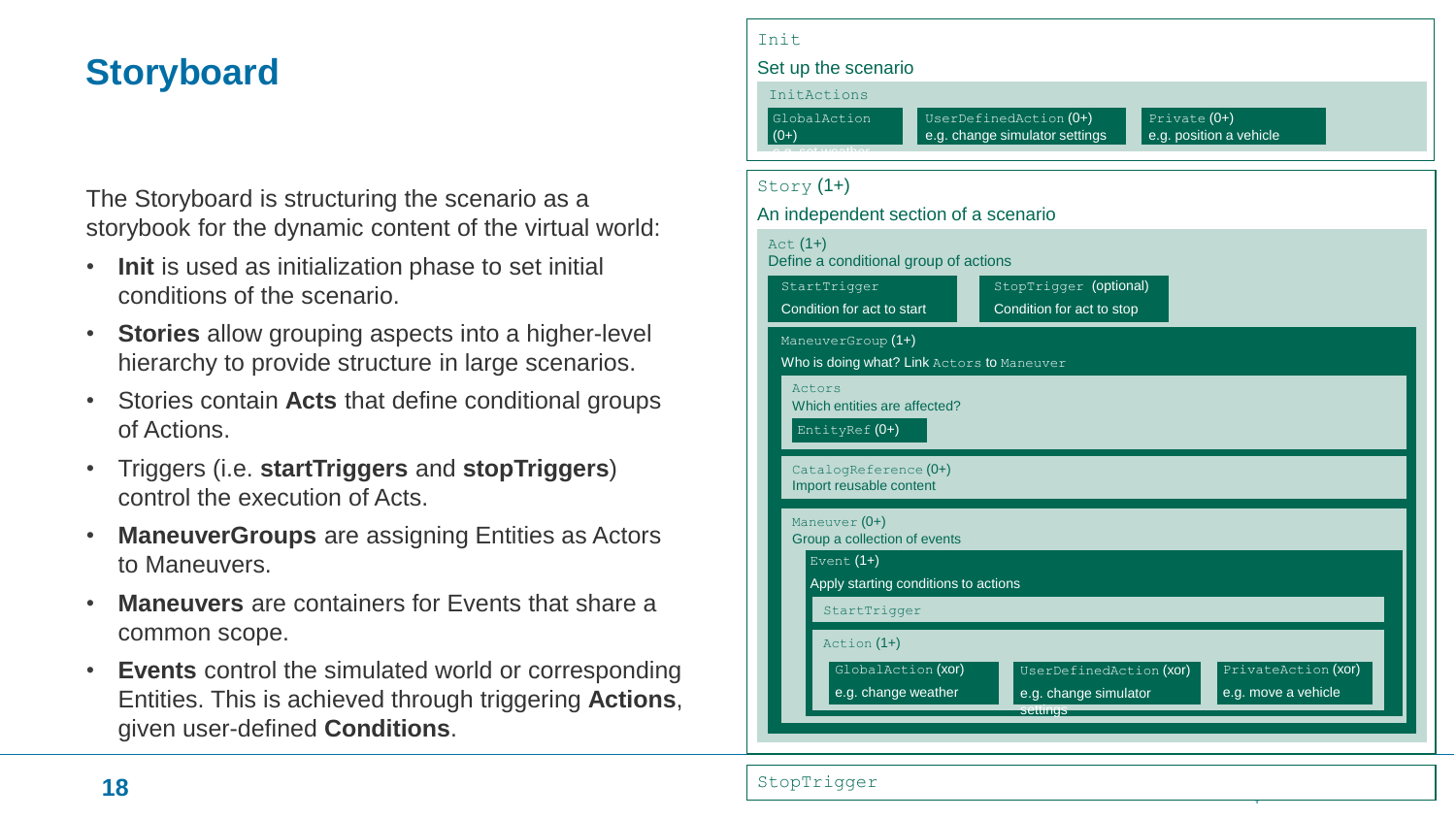### **Actions**

Actions serve to **create or modify dynamic elements** of a scenario, e.g. change in lateral dynamics of a vehicle or change of the time of day. Actions are divided in three categories:

- PrivateActions
- GlobalActions
- UserDefinedActions

In the **Init** phase of a scenario, Actions are responsible for **setting up initial states** of dynamic objects, environment, infrastructure, etc.

In any **later phase** of the scenario Actions are executed when Events are **triggered**.

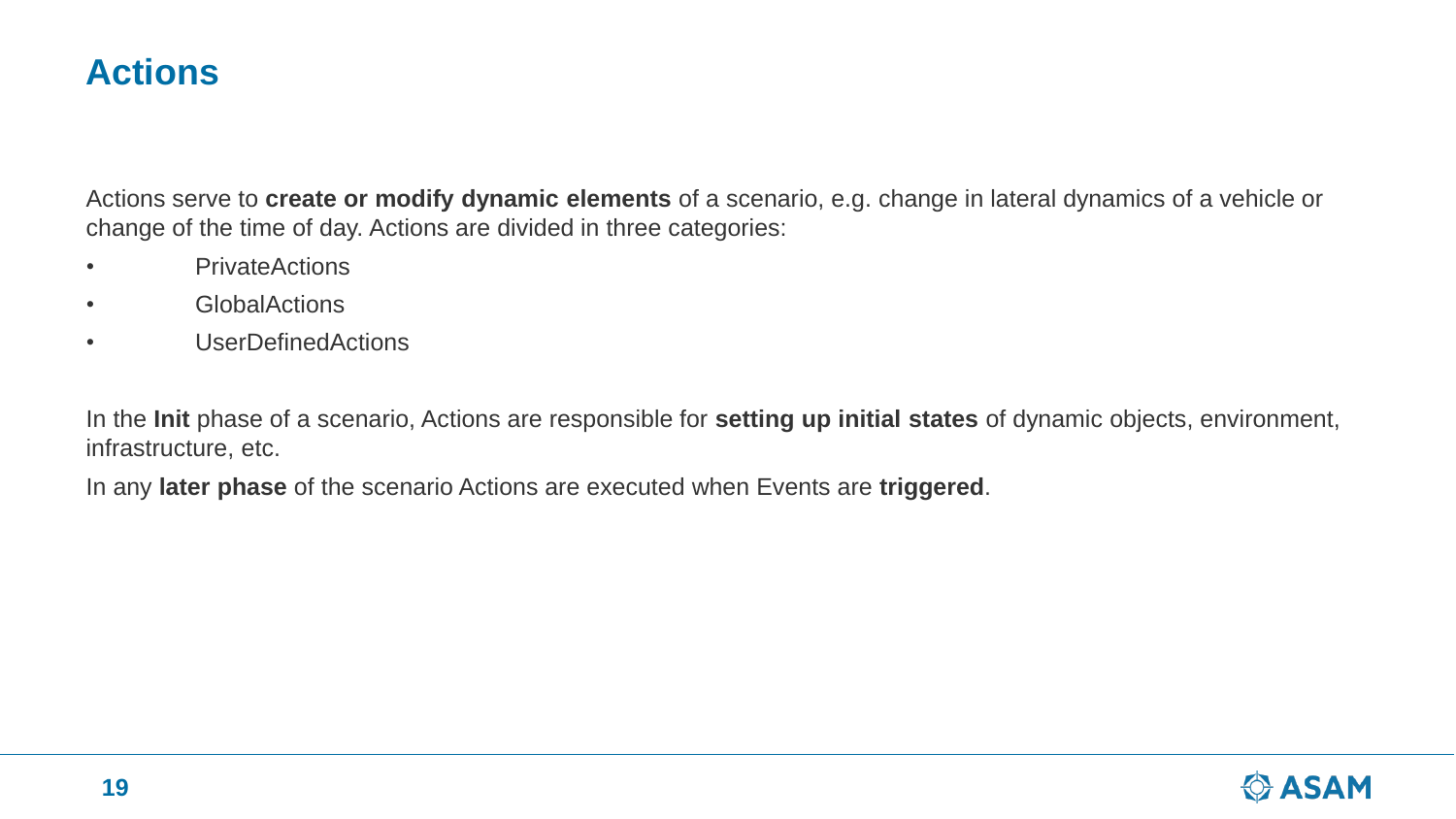### **Global Actions**

GlobalActions are used to set or modify non-entity related quantities:

- **EnvironmentAction** Setting Weather, RoadConditions and TimeofDay.
- **EntityAction Removing or adding instances of Entity.**
- **ParameterAction** Setting/modifying values of parameters.
- **InfrastructureAction** Setting/modifying the state of a traffic signal or a traffic signal controller phase.
- **TrafficAction Populating ambient traffic by defining sources, sinks and swarms.**

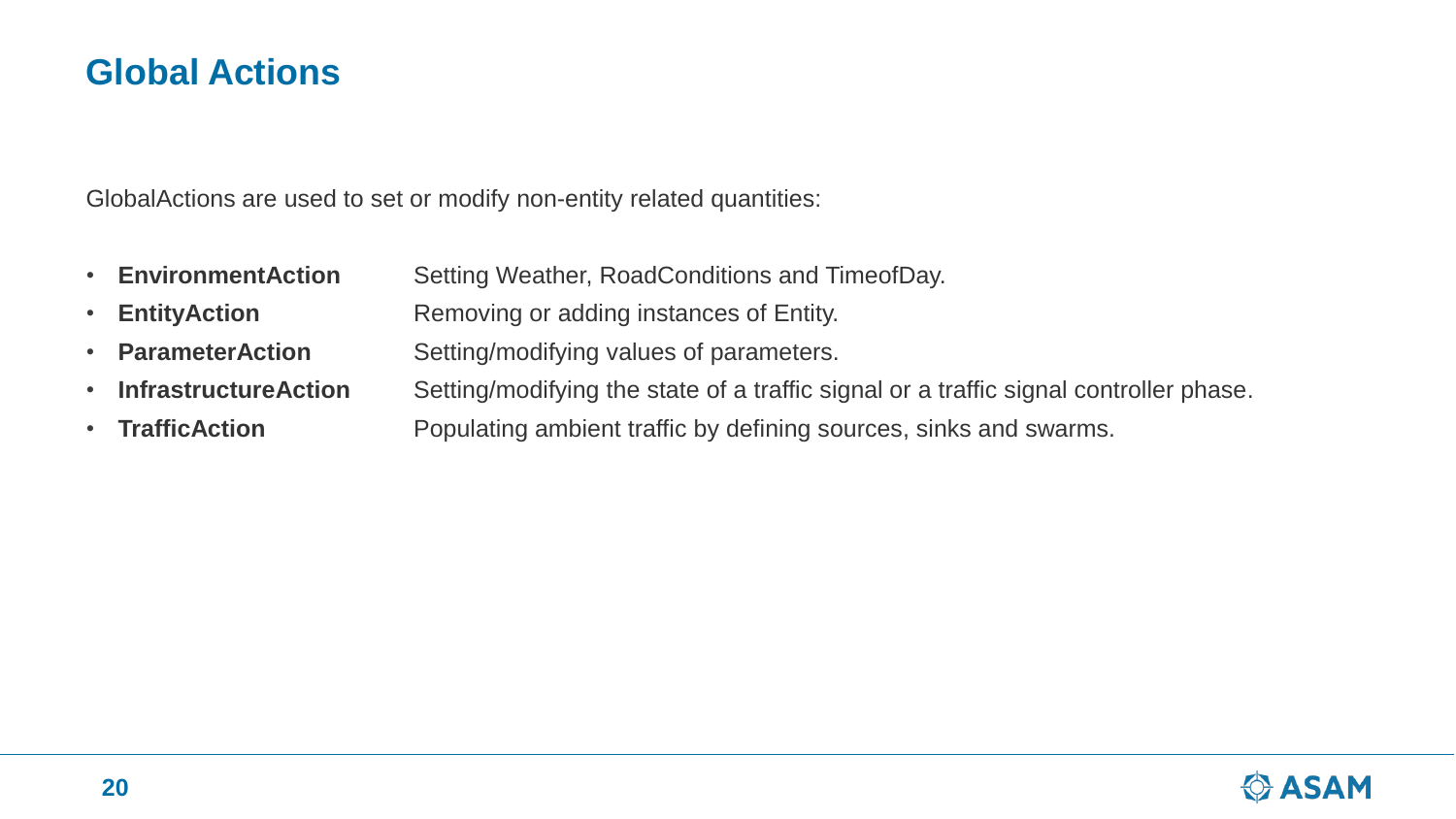### **Private Actions**

PrivateActions are assigned to Entities to describe motion, position, and visibility:

- **LongitudinalActions** Controlling speed or distance to a target (SpeedAction, LongitudinalDistanceAction).
- **LateralActions** Targeting a lateral position within a lane (LaneChangeAction, LaneOffsetAction).
- **VisibilityAction** Enabling/disabling detectability/visibility of Entities.
- **SynchronizeAction** Controlling an Entity to arrive at a reference position and speed.
- **ActivateControllerAction** (De-)activate a Controller model.
- **ControllerAction Override Controller signals, e.g. apply the brakes.**
- **TeleportAction Defining a teleport destination for an Entity.**
- **RoutingAction** Specifying the Route or Trajectory that an Entity should follow (AssignRouteAction, AcquirePositionAction, FollowTrajectoryAction).

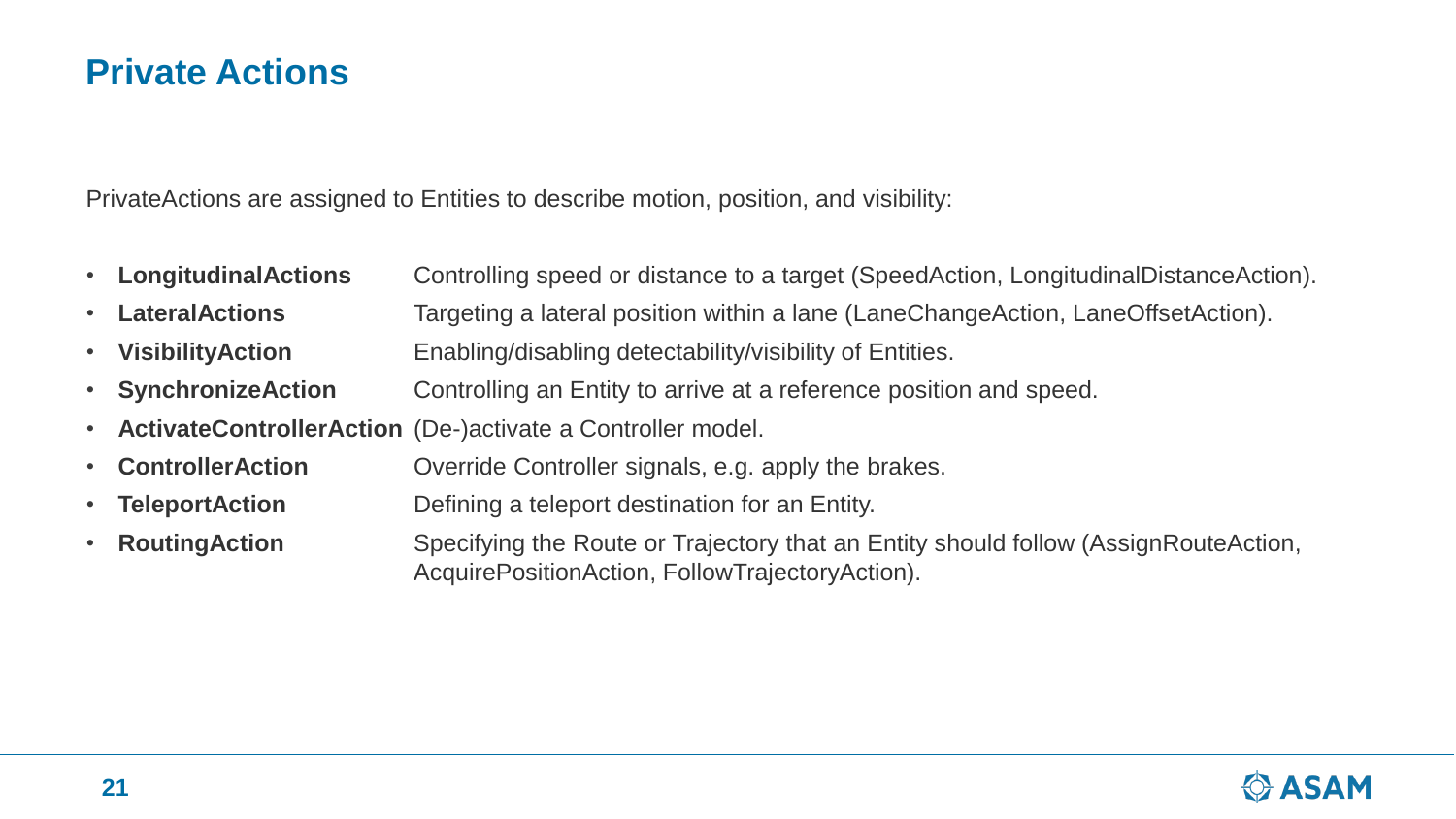### **Controllers**

Controllers can be assigned to Entities of type Vehicle or Pedestrian. They are activated for a given domain (i.e. longitudinal or lateral) using the ActivateControllerAction and may be internal (part of the simulator) or external (defined in another file).

Use cases for controllers comprise:

- Specifying that a vehicle should be controlled by the **system under test**.
- Defining "**smart agent**" behavior, i.e. have the Controller take intelligent decisions in response to the road network and/or other vehicles.
- Assigning a vehicle to direct **human control**.



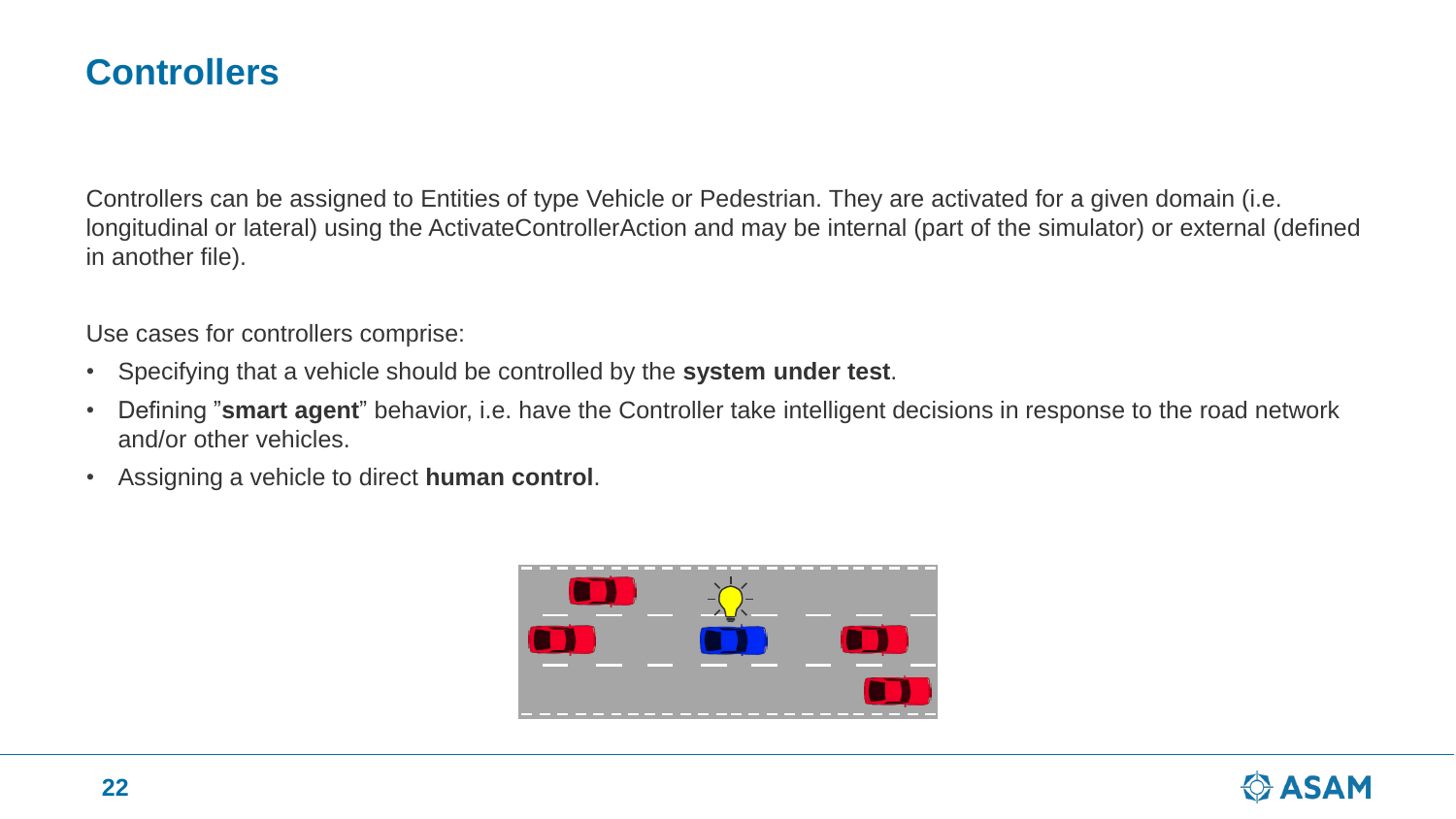### **Routes**

**Routes** are used to **navigate** Entities through the **RoadNetwork** based on lists of Waypoints.

**Waypoints** are linked in order, resulting in directional Routes. An Entity's movement between Waypoints is **left to the simulator** using the **RouteStrategy** as constraint.

**Unambiguous Routes** can be specified using a sufficient number of Waypoints, resulting in a one-dimensional coordinate system that enables unambiguous localization and positioning.

Routes may be assigned to Entities using **AssignRouteAction** or **AcquirePositionAction**. While the former directly assigns a route to the corresponding Entity, the latter is used to create a route "on the fly" by specifying a target destination.



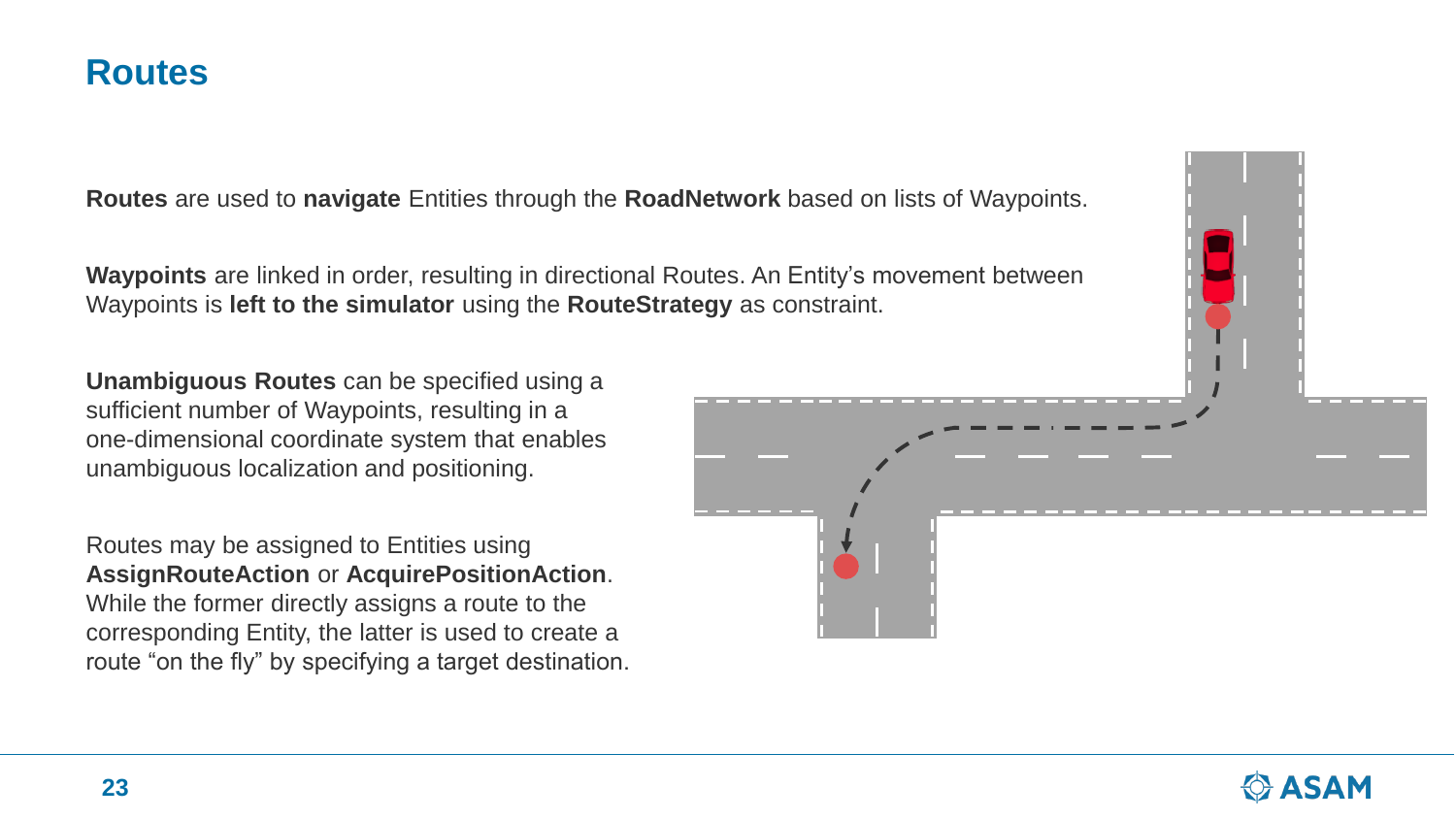# **Trajectories**

Trajectories define **mathematical precise paths** for Entity motion. They can be specified using one of the following mathematical shapes:

- **Polyline** (a concatenation of simple line segments across a set of vertices)
- **Clothoid** (Euler spiral, i.e. a curve with linearly increasing curvature)
- **Non-Uniform Rational B-Splines** (NURBS) of arbitrary order



**NURBS** can **express most relevant paths** either directly, or with arbitrary approximation. They directly support the expression of conic sections (such as circles and ellipses).

Trajectories can be specified using the three **positional dimensions**. Three **rotational dimensions** can be added to specify Entity orientation. An optional **time dimension** allows for the specification of an Entity's velocity.

Whilst Trajectories provide mathematically precise paths, Entities can follow these paths either directly or use it as guidance for their controller (as defined in the **FollowTrajectoryAction**).

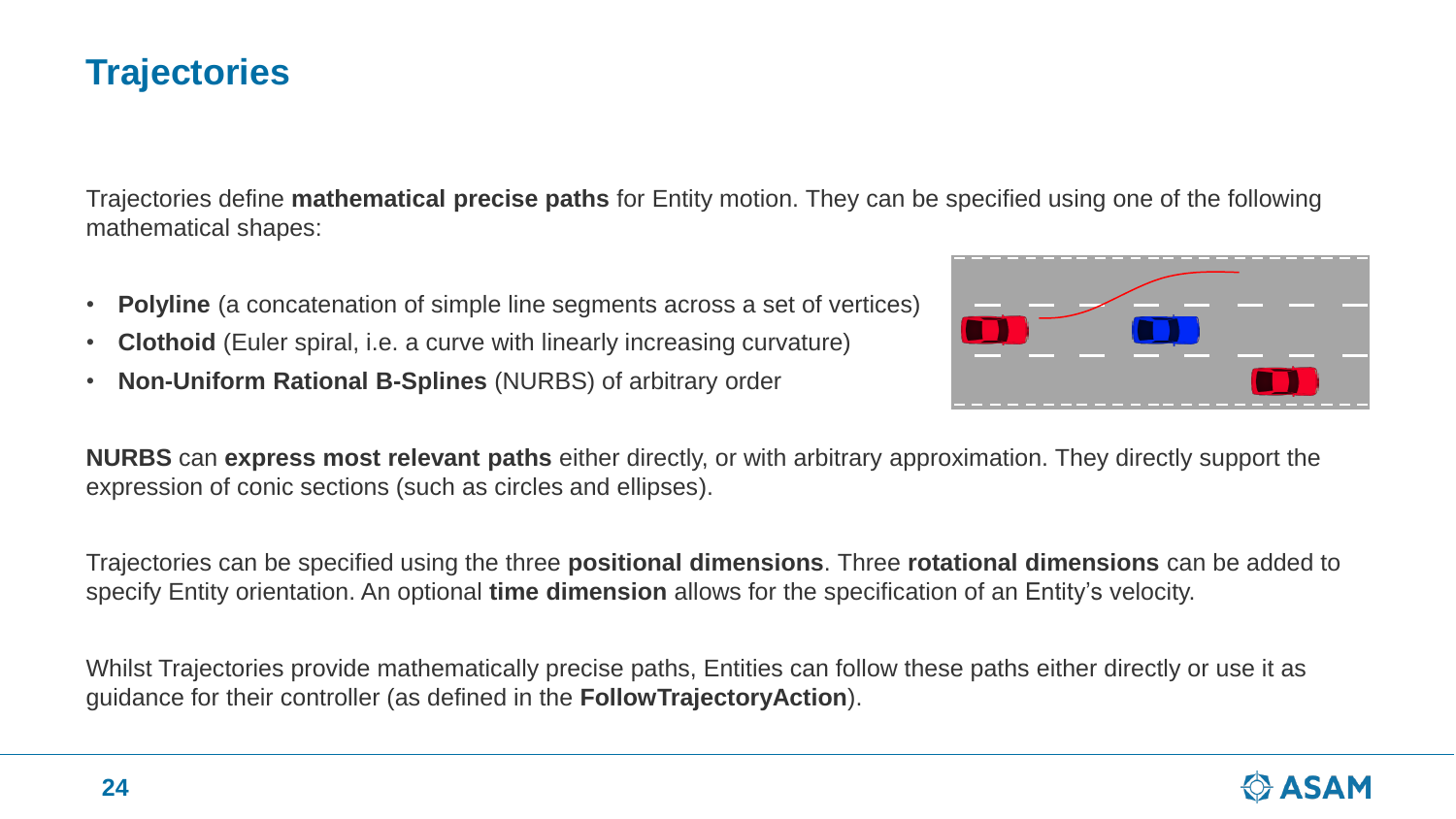### **Traffic Simulation**

Besides the definition of deterministic Entity behavior, OpenSCENARIO provides ways to define **stochastic or not precisely defined behavior** for traffic simulation. This can be used to create **macroscopic traffic** within a scenario or **around Entities**.

For this purpose, traffic agents can be defined using **TrafficActions**. With the help of these actions, the following aspects of traffic simulation can be specified:

- Parameterization of traffic sources (**TrafficSinkAction**)
- Parameterization of traffic sinks (**TrafficSinkAction**)
- Parametrization of traffic swarms (**TrafficSwarmAction**)



TrafficActions do not specify which maneuvers will be executed by the traffic agents. This task is up to the implementation of the simulator.

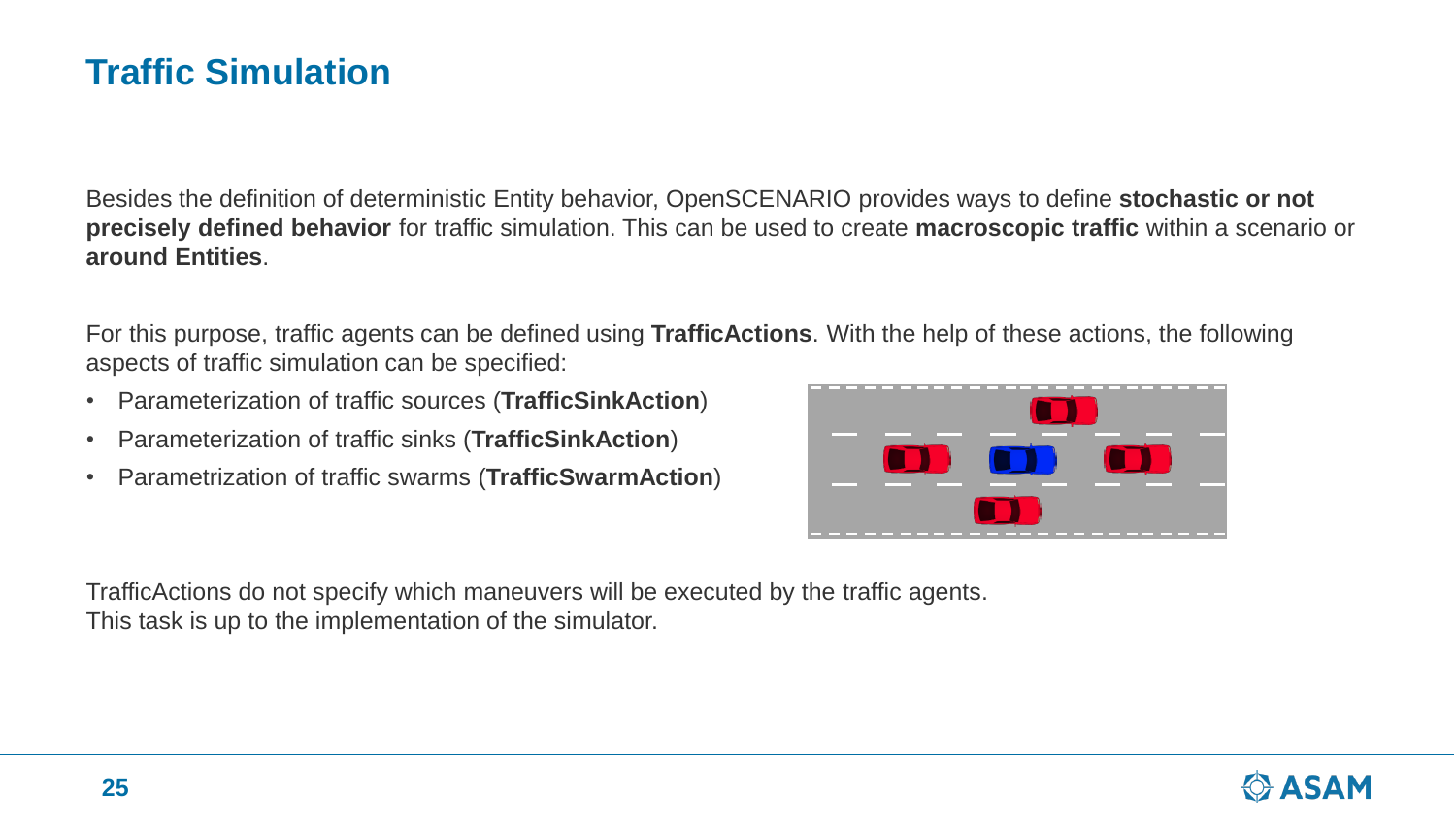# **ASAM OpenSCENARIO 1.0.0** Scenario Creation



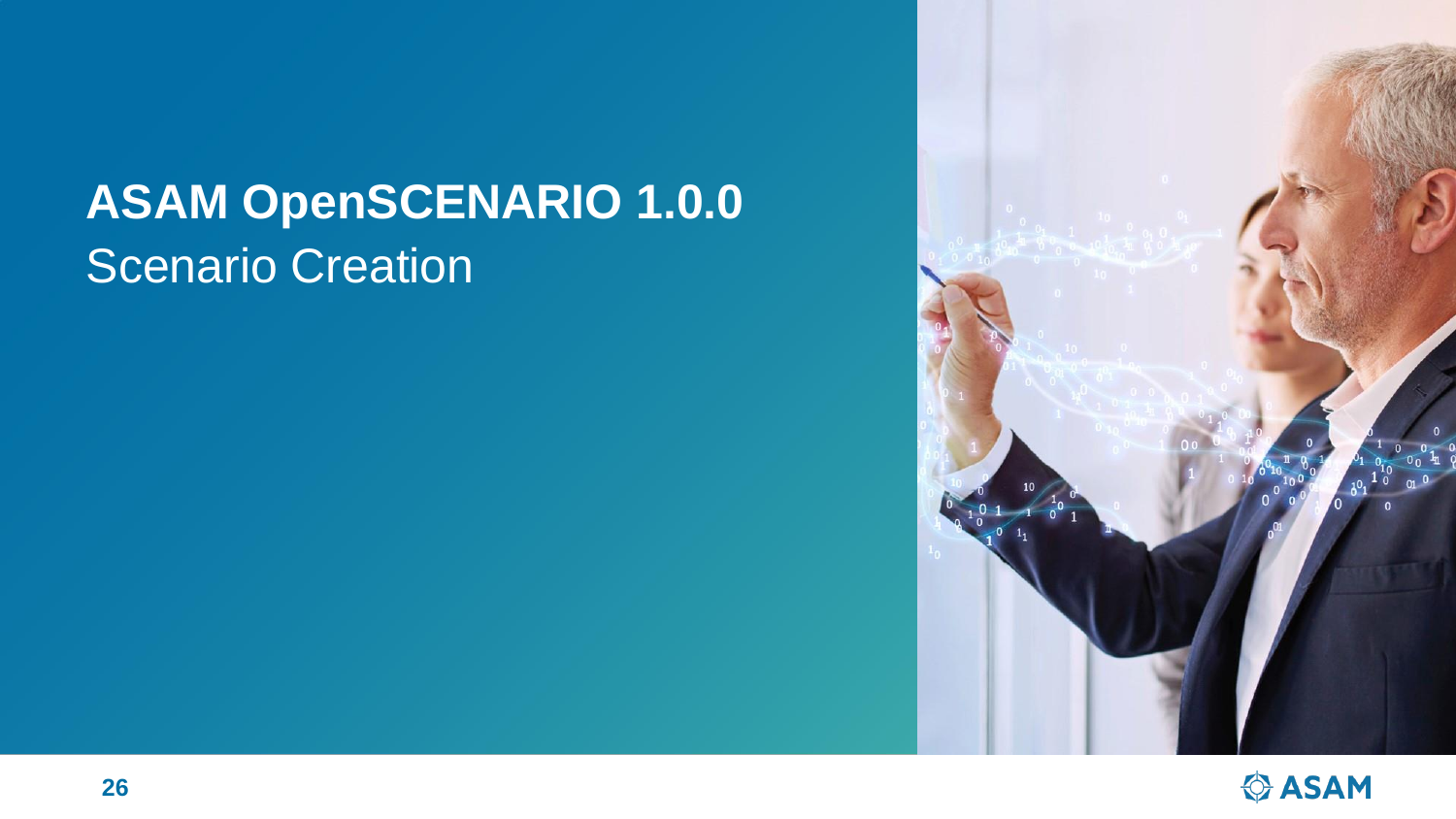# **Scenario Creation**

| $\overline{\mathbf{1}}$ | <b>Example Scenario</b> |
|-------------------------|-------------------------|
| $\overline{2}$          | Init                    |
| 3 <sup>1</sup>          | <b>Story</b>            |
| $\overline{\mathbf{4}}$ | <b>Acts</b>             |
| 5 <sup>5</sup>          | <b>ManeuverGroups</b>   |
| 6                       | <b>Maneuvers</b>        |
| $\overline{\mathbf{z}}$ | <b>Events</b>           |

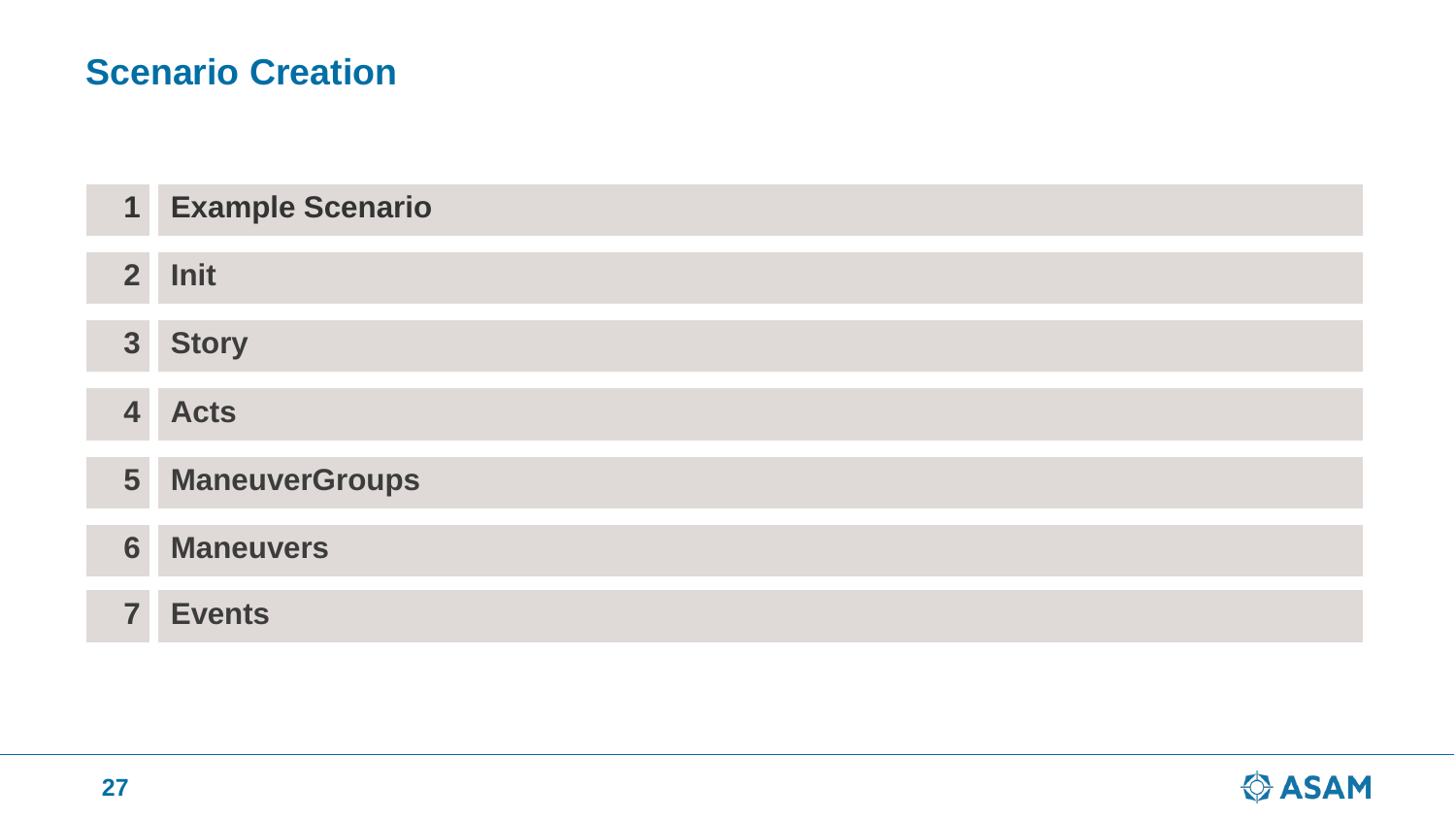### **Example Scenario**

The Ego vehicle, an externally controlled vehicle, is driving along an urban road approaching a junction on the offside. Ego is being followed by two vehicles, C1 and C2. A third vehicle (C3) is waiting to turn right at the junction. As Ego approaches the junction, C1 and C2 start to overtake. Slightly later, C3 starts to turn right, which prompts C1 and C2 to make an emergency stop.

Initial positions of the vehicles:



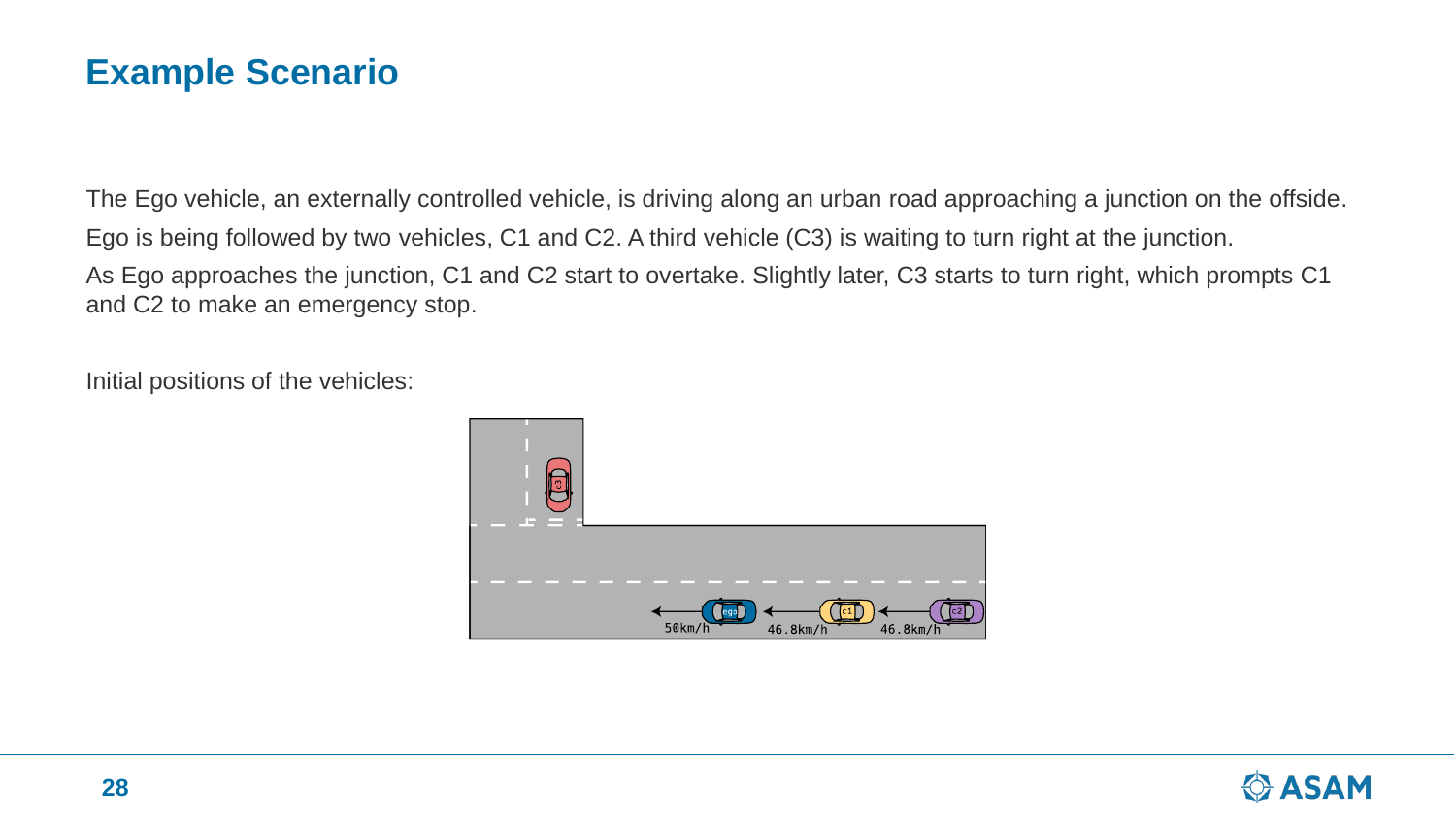**Init**

```
<Storyboard>
    <Init><Actions>
            <Private entityRef = "Ego">
                 <PrivateAction>
                     <!-- Set Ego to its initial position -->
                     <TeleportAction>
                         <Position>
                              \forallWorldPosition x = "-2.51"
                        y = "-115.75"
                         Z = "0"h = "1.57"p = "0"r = "0" />
                         </Position>
                     </TeleportAction>
                 </PrivateAction>
                 ...
                 \langle!-- Similar actions -->
            </Private>
        </Actions>
   \langleInit\rangle...
</Storyboard>
```
The XML example to the right shows an Action which positions Ego using global coordinates at the Init phase. In this phase of the scenario, Actions do not require Triggers to be executed.

Similar Actions (not shown) are used to specify speeds and positions for the other vehicles.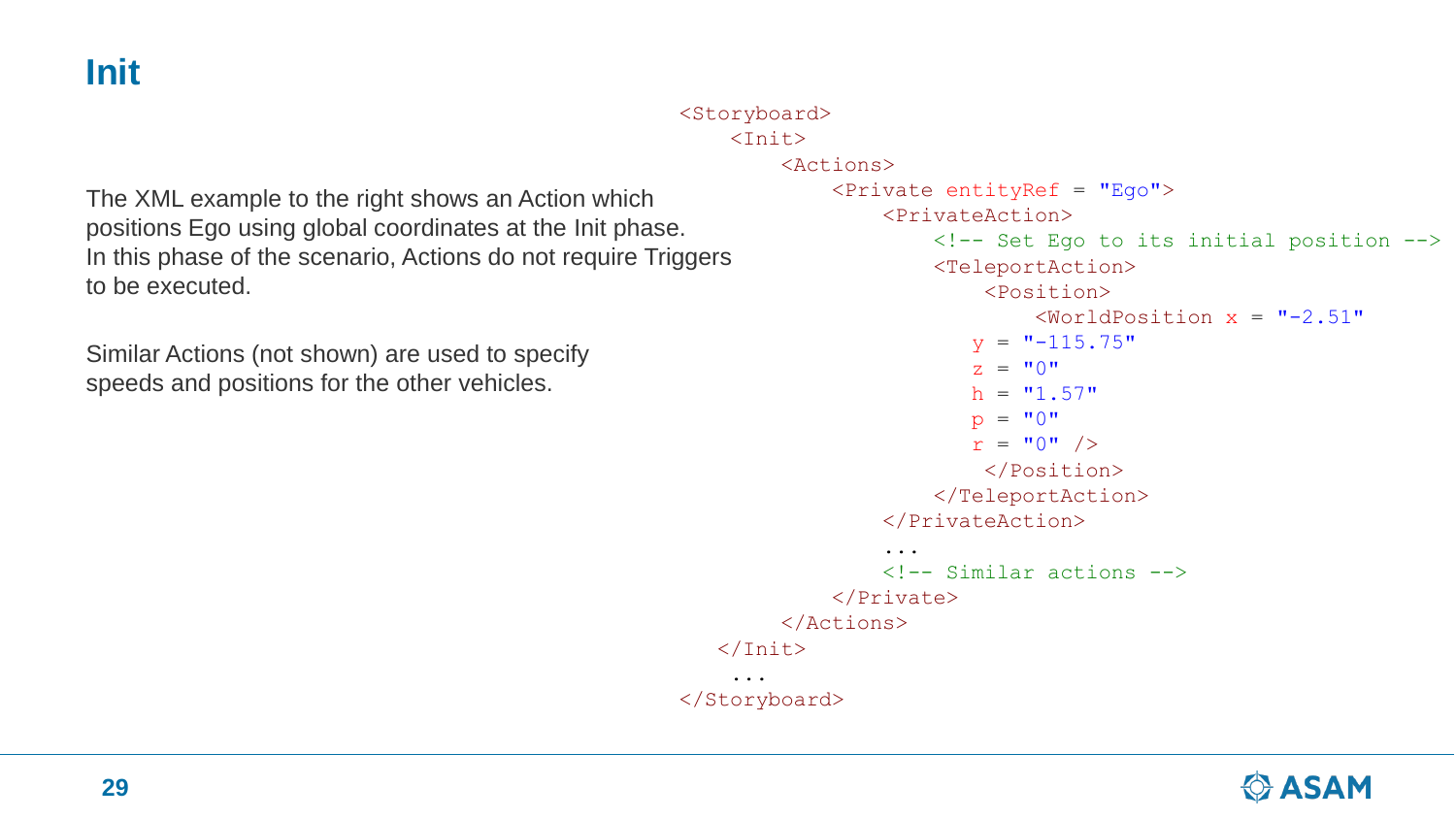# **Story**

Stories are used to **group Acts**. While it's never required to use more than one Story, here, two Stories are used:

- **AbortedOvertake** describes the overtakes and emergency stops
- **RightTurn** describes the right turn

AbortedOvertake contains two Acts

- **AbortedOvertakeAct1** controls the overtaking behavior
- **AbortedOvertakeAct2** control the emergency stops

RightTurn contains only a single Act, **RightTurnAct**.

```
<Story name = "AbortedOvertake">
    <Act name = "AbortedOvertakeAct1">
          ...
         <!-- Act content describing overtakes -->
    \langleAct\rangle\langle \text{Act} \rangle name = "AbortedOvertakeAct2">
          ...
         <!-- Act content describing emergency stops -->
    \langleAct\rangle</Story>
<Story name = "RightTurn">
    \langle \text{Act name} = "RightTurnAct" \rangle...
         <!-- Act content describing right turn -->
    \langleAct>
</Story>
```
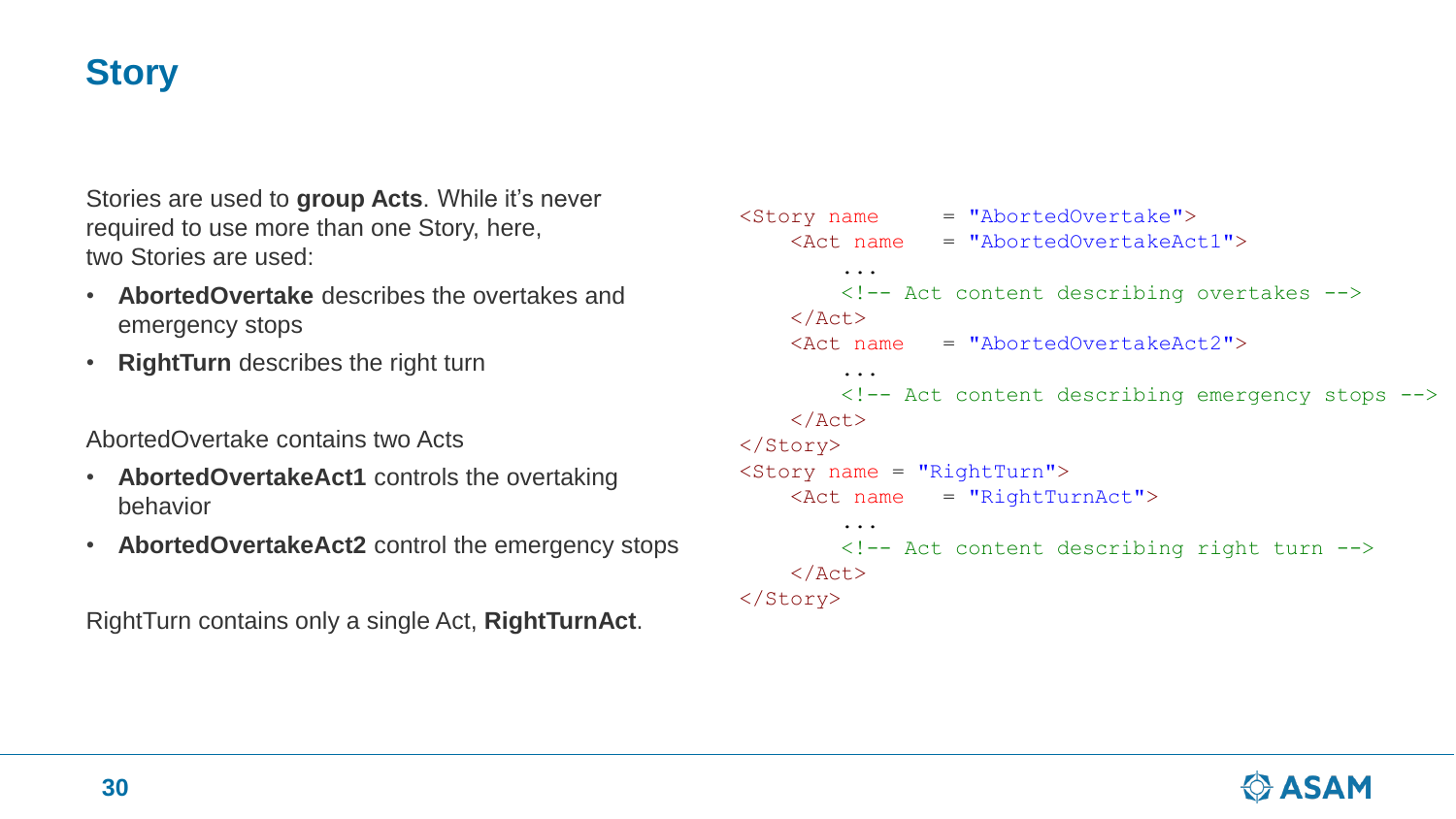### **Acts**

Acts (which contain ManeuverGroups), allow application of **Triggers** to parts of the scenario.

Triggers may be present at Act and Event level:

- At Act level, they are used to start the overtake
- At Event level, they control its execution

```
In this example, both C1 and C2 should start to
overtake at the same time. This makes it convenient
to put all content associated with both overtakes in
the same Act (AbortedOvertakeAct1).
```
<Act name = "RightTurnAct"> <!-- Maneuver Group --> <StartTrigger> <ConditionGroup> <Condition name = "EgoCloseToJunction"  $delay = "0"$ conditionEdge = "rising"> <!-- ByEntity condition: Ego close to junction --> ... </Condition> </ConditionGroup> </StartTrigger>

 $\langle$ Act $\rangle$ 

...

The example to the right shows the structure of the RightTurnAct which triggers when Ego is close to the junction.

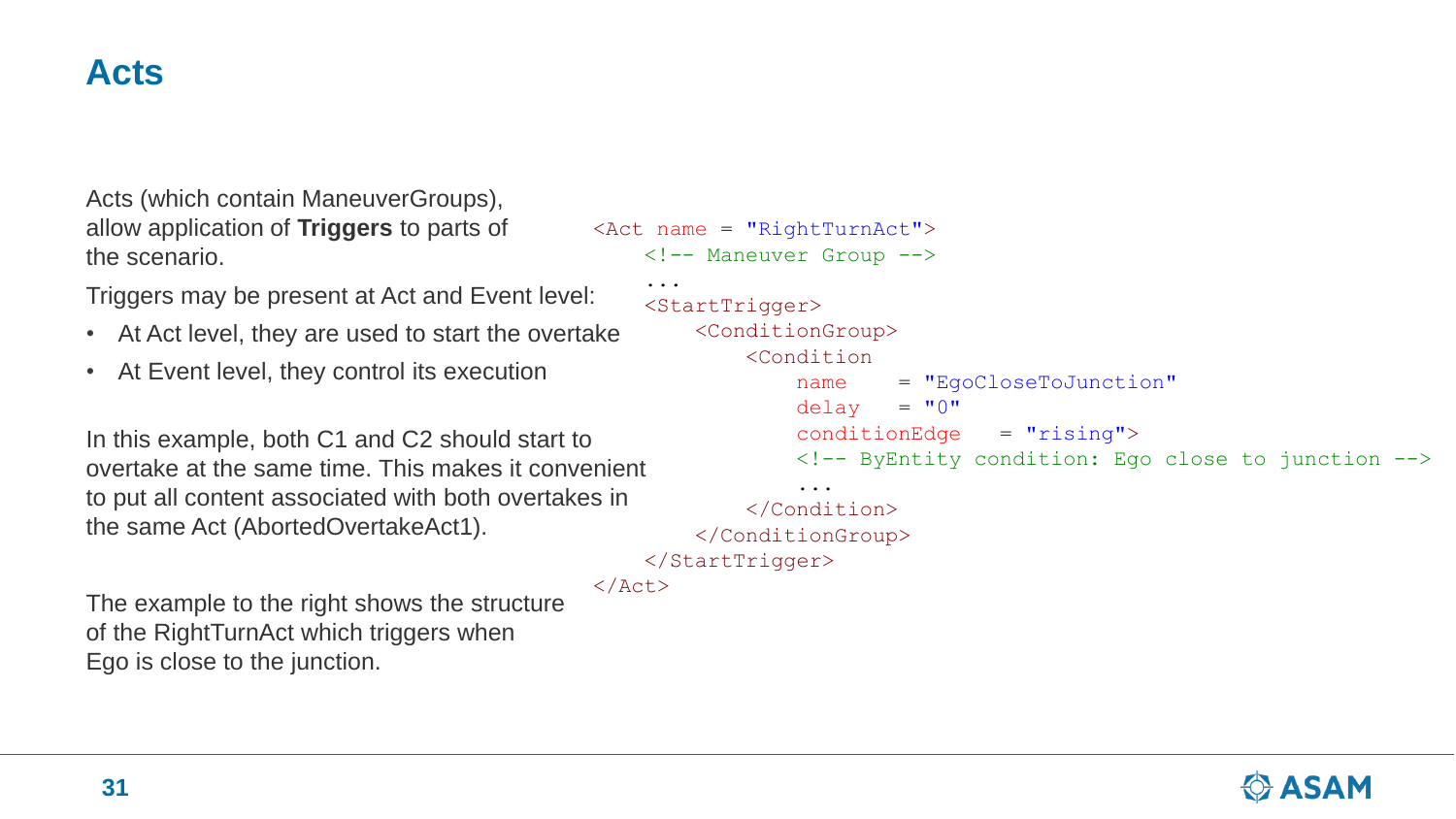# **ManeuverGroups**

In AbortedOvertakeAct1, **two vehicles** perform the **same Actions**. However, not all of these Actions should happen at the same time.

C1 and C2 return to their original lane when they have passed the Ego vehicle, **independent of what the other one is doing**.

This behavior can be achieved by using **separate ManeuverGroups** for each vehicle (C1ManeuverGroup and C2ManeuverGroup).

Each ManeuverGroup allocates a Maneuver (from a Catalog) to one vehicle. This Maneuver instructs that vehicle to change lane, accelerate, and then return to the previous lane ahead of the Ego vehicle.

```
<ManeuverGroup name = "C1ManeuverGroup"
             maximumExceptionCount = "1"<Actors selectTriggeringEntities = "false">
       \text{EntityRef} entityRef = "C1"/>
   </Actors>
   <CatalogReference catalogName = "overtake"
                     entryName = "Overtake Ego vehicle">
       <!—Parameter assignment -->
       ...
   </CatalogReference>
</ManeuverGroup>
<ManeuverGroup name = "C2ManeuverGroup"
             numberOfExceptionS = "1"...
           \langle!-- similar to above -->
</ManeuverGroup>
```
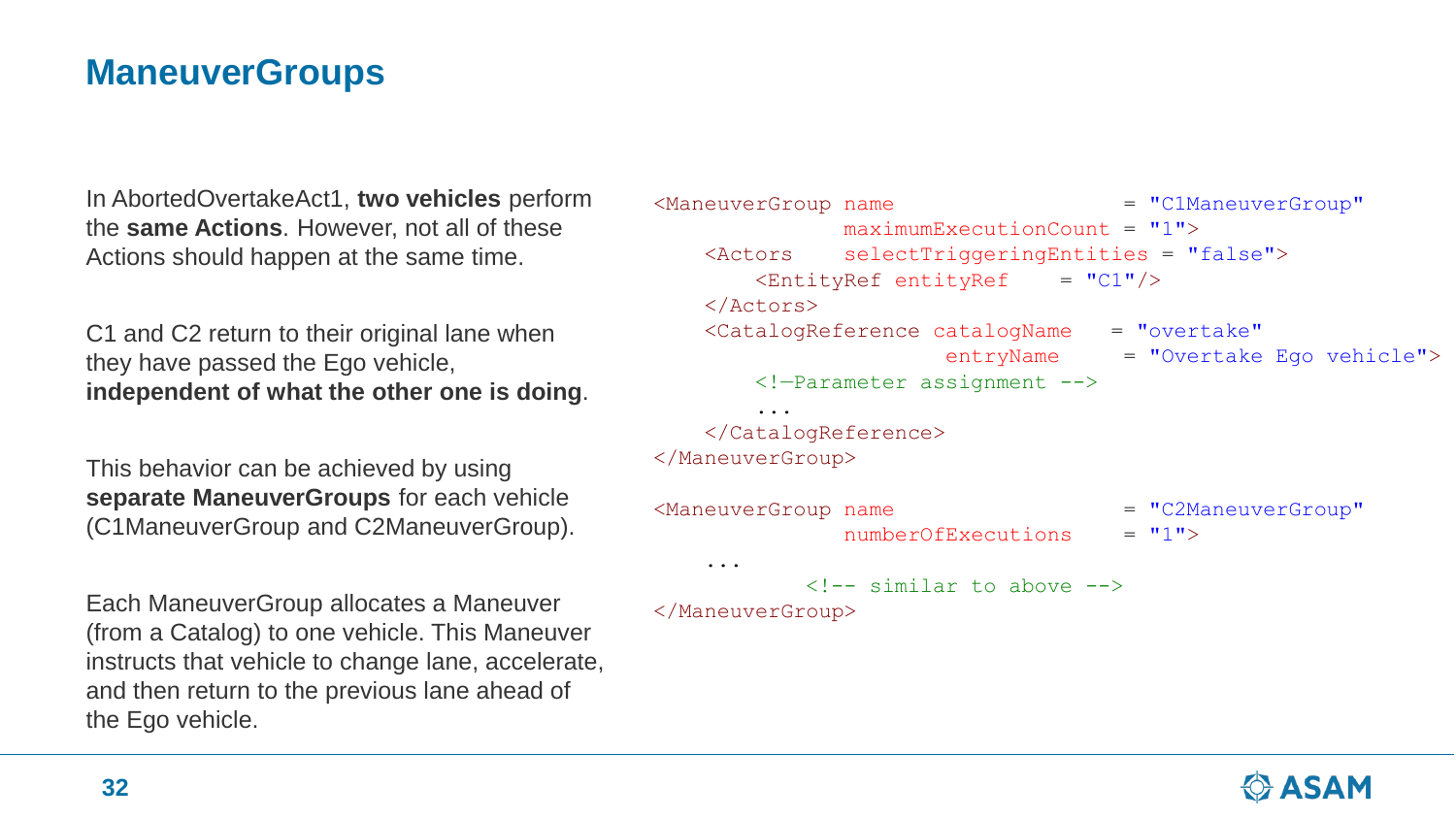# **Maneuvers (1/2)**

Analogous to Stories, it's never essential to use more than one Maneuver.

If an Event is moved from one Maneuver to another (within the same ManeuverGroup) the scenario will work in the same way.

In AbortedOvertakeAct1, vehicles C1 and C2 need to perform an **overtake in the same way**, but it must be specified in **two different ManeuverGroup** elements.

Therefore, a **Catalog Maneuver** is defined:

```
<Catalog name = "Overtake">
    <Maneuver name = "Overtake Ego Vehicle">
        <ParameterDeclarations>
            <ParameterDeclaration name = " $OvertakingVehicle"
                            parameterType = " string"
                                   value = ''' />
            <!-- "" will be overwritten by scenario -->
        </ParameterDeclarations>
        <!-- Events to define overtake behaviour -->
        \langleEvent ...> ... \langle/Event>
        ...
    </Maneuver>
```

```
</Catalog>
```
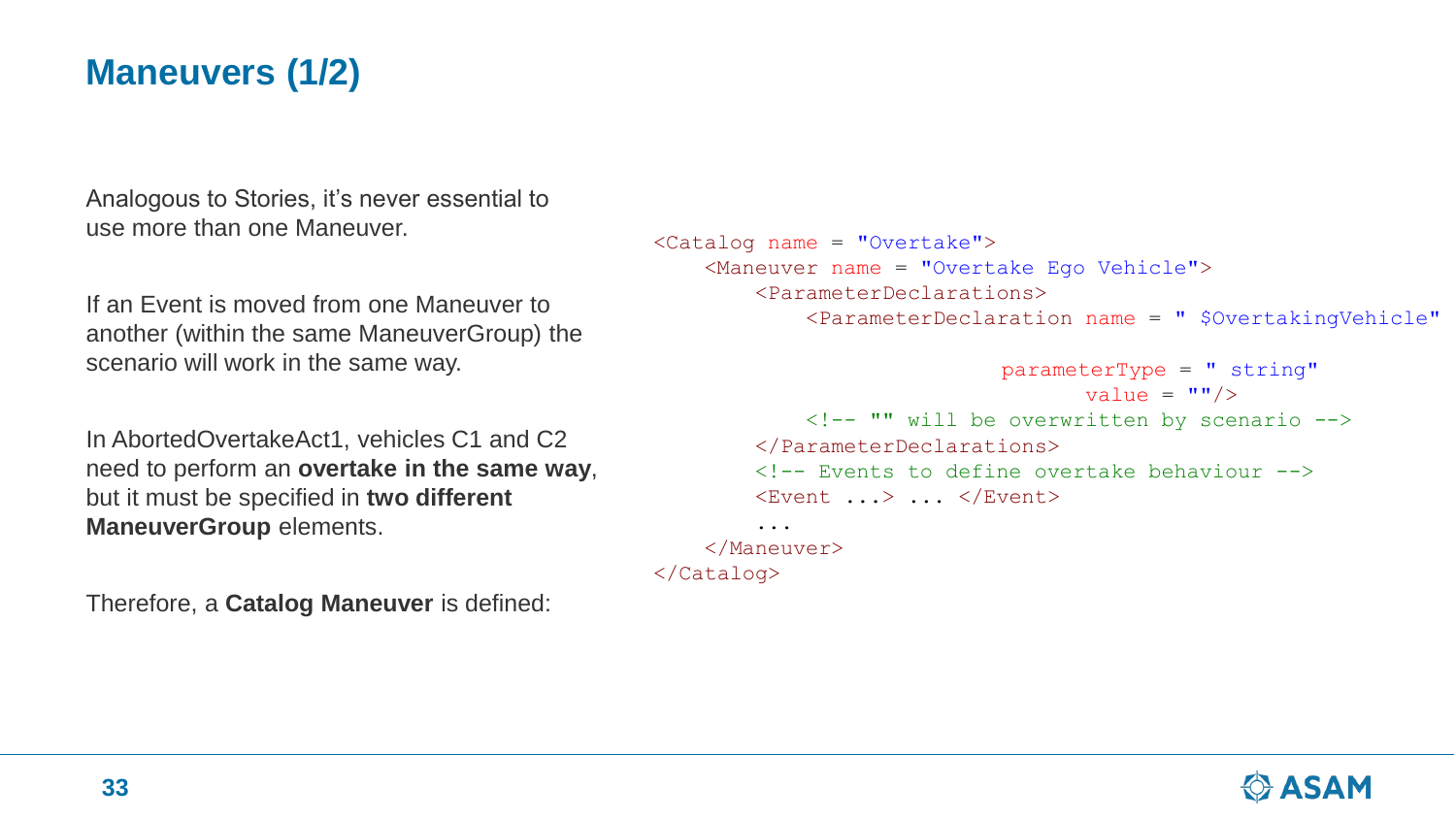# **Maneuvers (2/2)**

The before-mentioned maneuver is referenced within both ManeuverGroups. Thus, the Catalog reference itself does not define which Vehicle executes the Actions.

However, it does contain a **Condition** to check **when the overtaking vehicle can return to its lane**.

This requires the names of the two vehicles involved to be specified. To achieve this, a **Parameter** with the name of the vehicle overtaking is included in the Catalog reference.

```
<ManeuverGroup name = "C1ManeuverGroup"
               maximumExceptionCount = "1"<Actors selectTriggeringEntities = "false">
       \epsilonEntityRef entityRef = "C1"/>
   </Actors>
   <CatalogReference catalogName = "Overtake"
                       entryName = "OvertakeEgoVehicle">
       <ParameterAssignments>
           <ParameterAssignment parameterRef = "OvertakingVehicle"
                                          value = "C1"/>
       </ParameterAssignments>
   </CatalogReference>
</ManeuverGroup>
ManeuverGroup name = "C2ManeuverGroup"
               maximumExceptionCount = "1"<Actors selectTriggeringEntities = "false">
       \text{EntityRef} entityRef = "C2"/>
   </Actors>
   <CatalogReference catalogName = "Overtake"
                       entryName = "OvertakeEgoVehicle">
       <ParameterAssignments>
           <ParameterAssignment parameterRef = "OvertakingVehicle"
                               value = "C2" />
       </ParameterAssignments>
   </CatalogReference>
</ManeuverGroup>
```
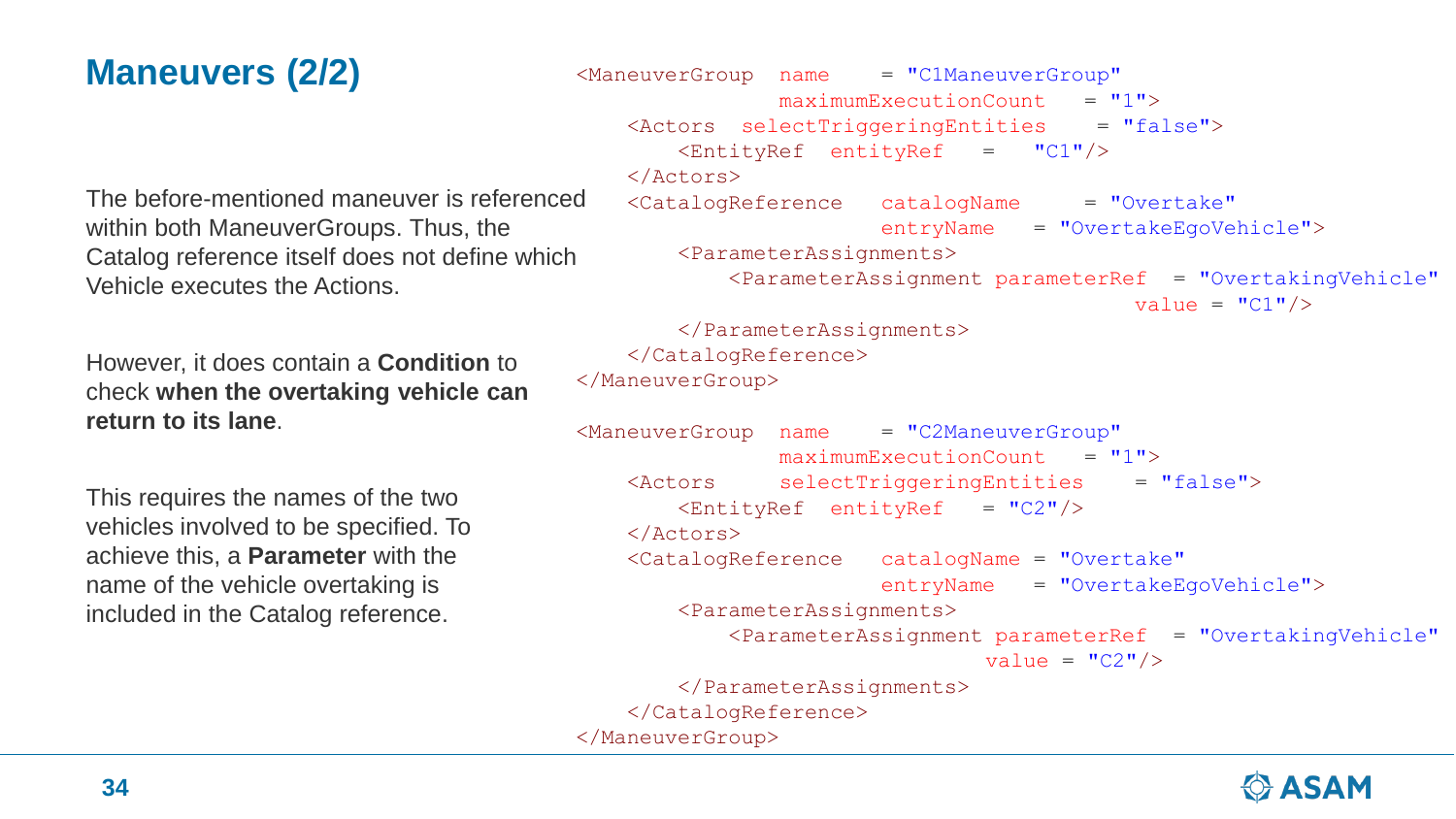### **Events**

The lane change Action should start straight away when its parent Act is triggered. Events are required to **apply Triggers to Actions**. In this example, a trivial **Condition** is used to trigger immediate execution.

For other Events, Conditions are used to ensure a certain state is reached before the Action is applied (for example, the acceleration Event must not start until the vehicle has changed lane).

```
\epsilonEvent name = "brake event"
    priority = "overwrite">
    ...
    <!-- Emergency stop action -->
    <StartTrigger>
        <ConditionGroup>
            <Condition name = "StartConditionOfAborted
OvertakeAct2"
```

```
delay = "0"conditionEdge = "none">
<ByValueCondition>
    \leqSimulationTimeCondition value = "0
```
rule  $= "q$ 

```
reaterThan"/>
```
"

</ByValueCondition> </Condition> </ConditionGroup> </StartTrigger> </Event>